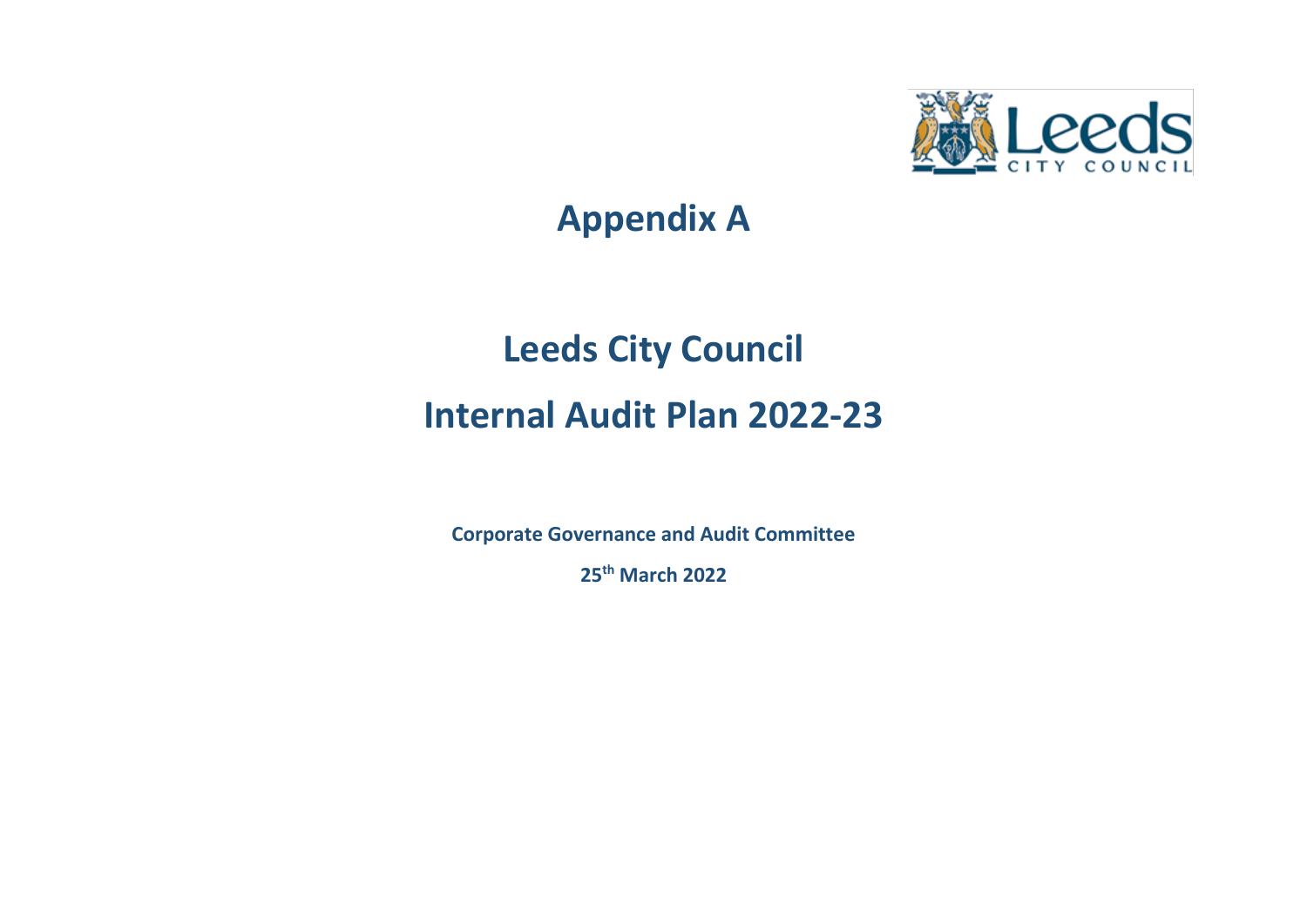#### **INTERNAL AUDIT PLAN 2022-23**

#### **1 Purpose of this report**

1.1 The purpose of this report is to present the proposed Internal Audit Plan for 2022-23 to the Corporate Governance and Audit Committee for review and approval. This report also includes a summary of the basis for the plan. The plan has been developed in consultation with senior management.

#### **2 The Planning Process**

- 2.1 The PSIAS require that the Head of Internal Audit '*must establish risk-based plans to determine the priorities of the internal audit activity, consistent with the organisation's goals*.' The standards state that the risk-based plan should take into account the requirement to produce an annual internal audit opinion and report that is used by the organisation to inform its governance statement. The annual internal audit opinion must conclude on the overall adequacy and effectiveness of the organisation's framework of governance, risk management and control. To support this, the risk-based plan needs to include an appropriate and comprehensive range of work. There also needs to be a balance between breadth (taking a broad look at governance and risk management) and depth (drilling down into specific areas where internal audit can provide valuable insight).
- 2.2 In line with the PSIAS the proposed audit plan has been devised adopting a risk-based approach using the following sources:
	- the Council's risk management processes and the corporate and directorate risk registers;
	- the results of previous internal audit work and our ongoing assessment of the auditable entities within the authority;
	- planned work deferred from 2021/22:
	- awareness of relevant local and national issues;
	- consultation with the Corporate Governance and Audit Committee, the Council's Section 151 Officer, the Monitoring Officer, senior management and colleagues from across the organisation; and
	- regular dialogue with the core cities and authorities within South and West Yorkshire helps to ensure that we are aware of emerging risks within other Councils so that they can be considered during audit planning.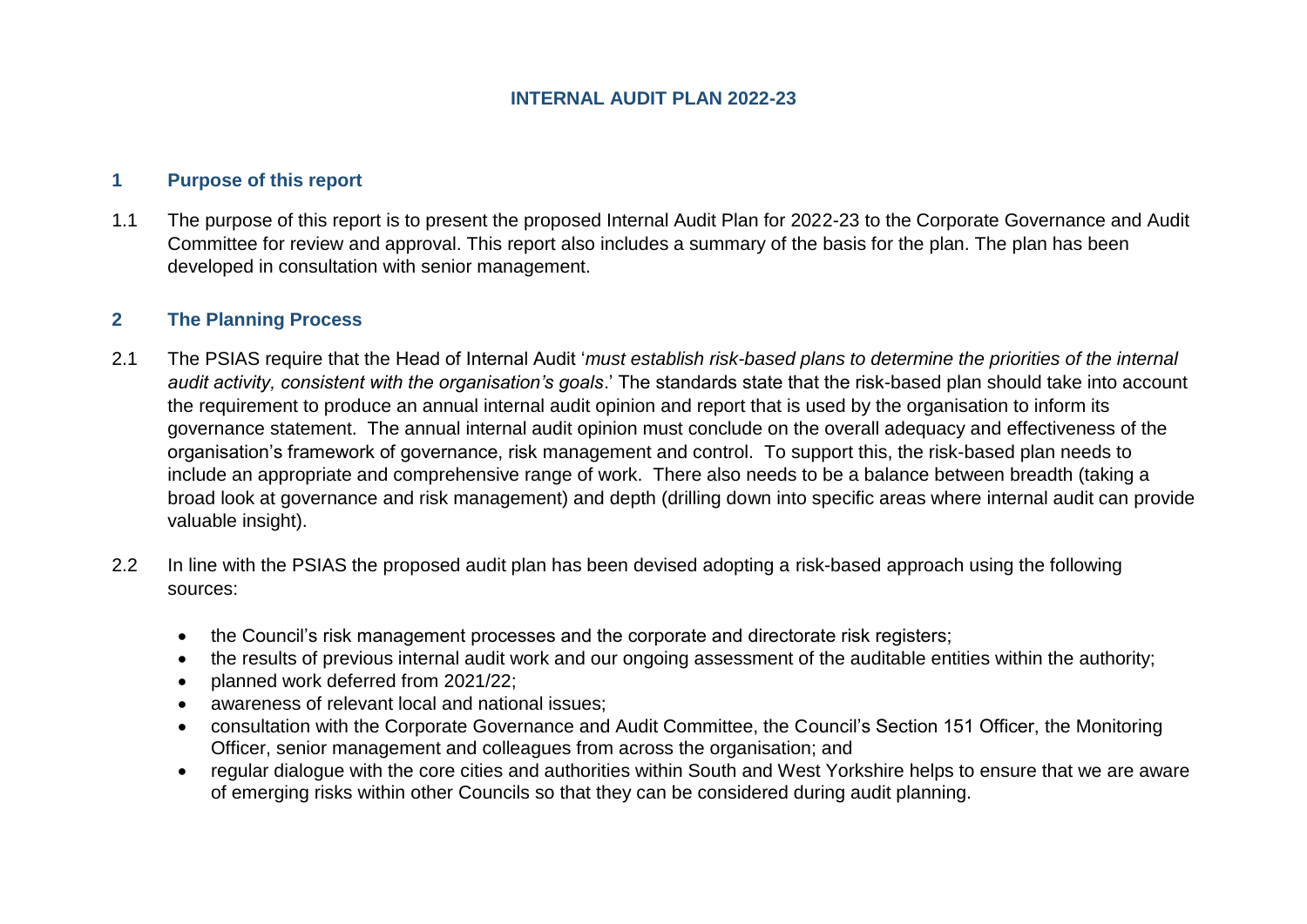- 2.3 The outputs from the planning process have been prioritised to produce a plan that balances the following:
	- the requirement to give an objective and evidenced based opinion on aspects of governance, risk management and internal control;
	- the time required for mandatory activities required to contribute to the council's ongoing COVID response;
	- the time required for anti-fraud and corruption activity;
	- the requirement for internal audit to add value through improving controls, streamlining processes and supporting corporate priorities;
	- the need to retain a contingency element to remain responsive to emerging risks; and
	- the resource and skill mix available to undertake the work

#### **3 Resources**

- 3.1 The Internal Audit team will comprise of 15.57 FTEs at the start of 2022/23 (16.65 for 2021/22) however it is envisaged that this will increase over the year. The number of days allocated in the plan to specifically provide the Head of Internal Audit with the evidence for the opinion on the control environment is 2,467 days (2,271 days for 2021/22).
- 3.2 It is estimated that productive audit days to contribute towards the annual opinion will increase from the level in place for 2021-22. We continue to work hard to get the most from our available resource. This has included a review of our proposed activities over the year, balancing the need to allow time for ongoing staff development and wellbeing, with the importance of maximising the resource that can be devoted towards core assurance activities. We remain committed to using modern audit techniques to ensure that we deliver the audit coverage as efficiently and effectively as possible. Consistent with other authorities, we will also be looking to draw on a multitude of other work streams to help deliver the annual opinion, including an increased focus on consultancy work and client liaison activities.
- 3.3 In the opinion of the Head of Audit, the resources that are currently available are sufficient to perform the work necessary to deliver the annual internal audit opinion and report that is used by the organisation to inform its governance statement. Sufficient time has also been set aside for the management, development and training of team members, and to support their health and wellbeing.
- 3.4 Other Local Authorities are in the process of agreeing audit plans and budgets for the coming year, and as such benchmarking data around planned activity for 2022-23 is not currently available.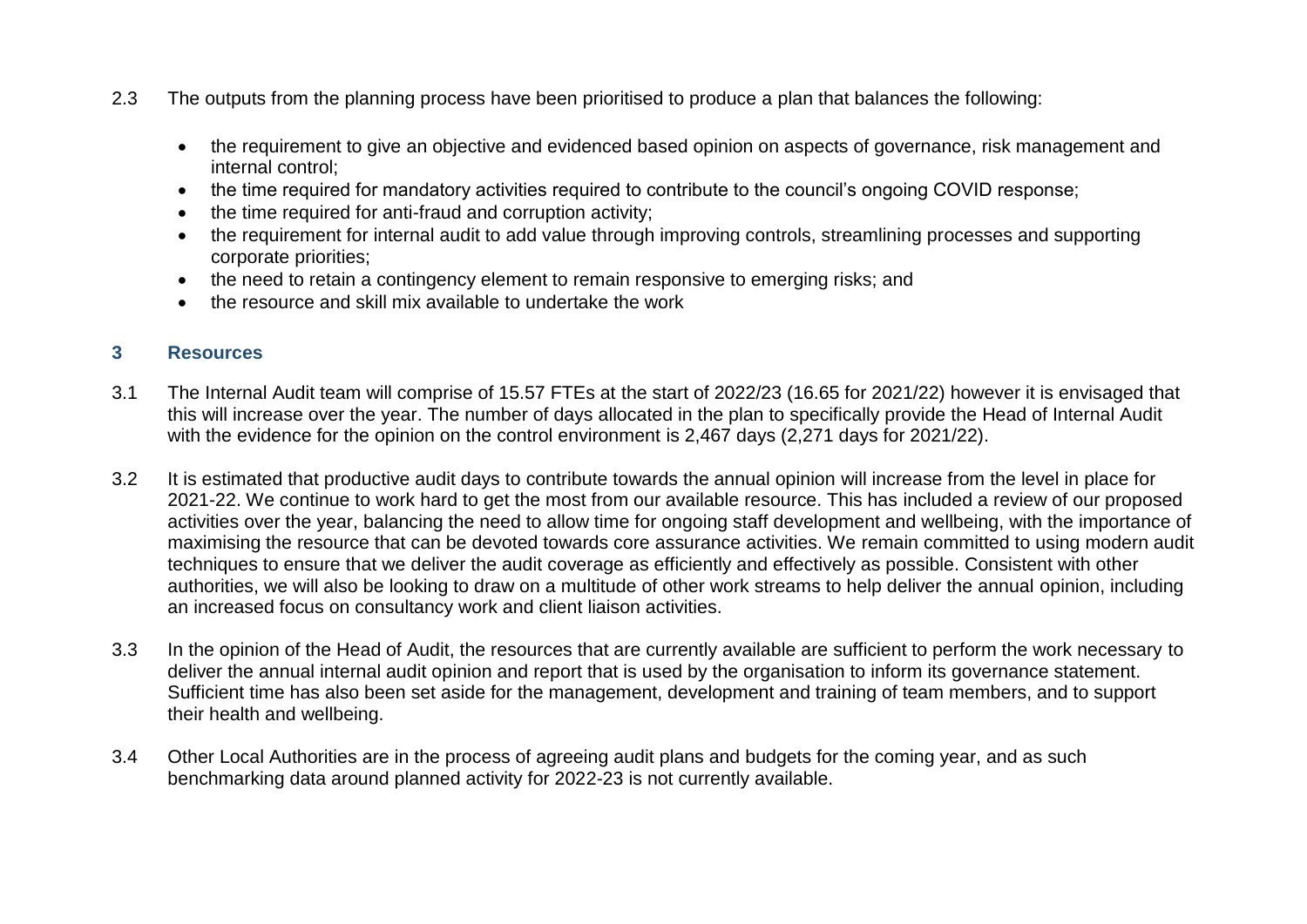#### **4 Internal Audit Plan 2022-23**

- 4.1 The 2022-23 Internal Audit Plan is designed to be responsive in nature and all efforts will be made to maximise coverage to provide an effective internal audit service that focuses on those key issues facing the organisation throughout the year. Members were consulted ahead of drafting the plan. Progress against the plan will be monitored throughout the year, and key issues arising will continue to be reported to the Corporate Governance and Audit Committee.
- 4.2 Table 1 below provides a comparison with the 2021/22 Internal Audit Plan in relation to how resources are allocated across risk areas.

| <b>Assurance Block</b>                   | Days in 2022/23 Plan | Days in 2021/22 Plan | % Change |
|------------------------------------------|----------------------|----------------------|----------|
| <b>Covid Response</b>                    | 50                   | 40                   | 25%      |
| <b>Anti-Fraud and Corruption</b>         | 377                  | 353                  | 7%       |
| <b>Grants / Head of Audit Assurances</b> | 142                  | 112                  | 27%      |
| Data Analytics                           | 90                   | 100                  | $-10%$   |
| ICT and Information Governance           | 200                  | 185                  | 8%       |
| Finance & Key Financial Systems          | 355                  | 340                  | 4%       |
| Procurement                              | 160                  | 180                  | $-11%$   |
| <b>Directorate Risks</b>                 | 858                  | 762                  | 13%      |
| <b>Schools</b>                           | 53                   | 54                   | $-2\%$   |
| <b>CGAC</b>                              | 30                   | 25                   | 20%      |
| Follow Up and General Contingency        | 152                  | 120                  | 27%      |
| <b>Total Assurance Days</b>              | 2,467                | 2,271                | 9%       |
| <b>Other</b>                             |                      |                      |          |
| <b>External Contracts</b>                | 105                  | 120                  | $-13%$   |
| <b>Total Other</b>                       | 105                  | 120                  | $-13%$   |
|                                          |                      |                      |          |
| <b>Total Days</b>                        | 2,572                | 2,391                | 8%       |

Table 1: Comparison with Internal Audit Plan 2021/22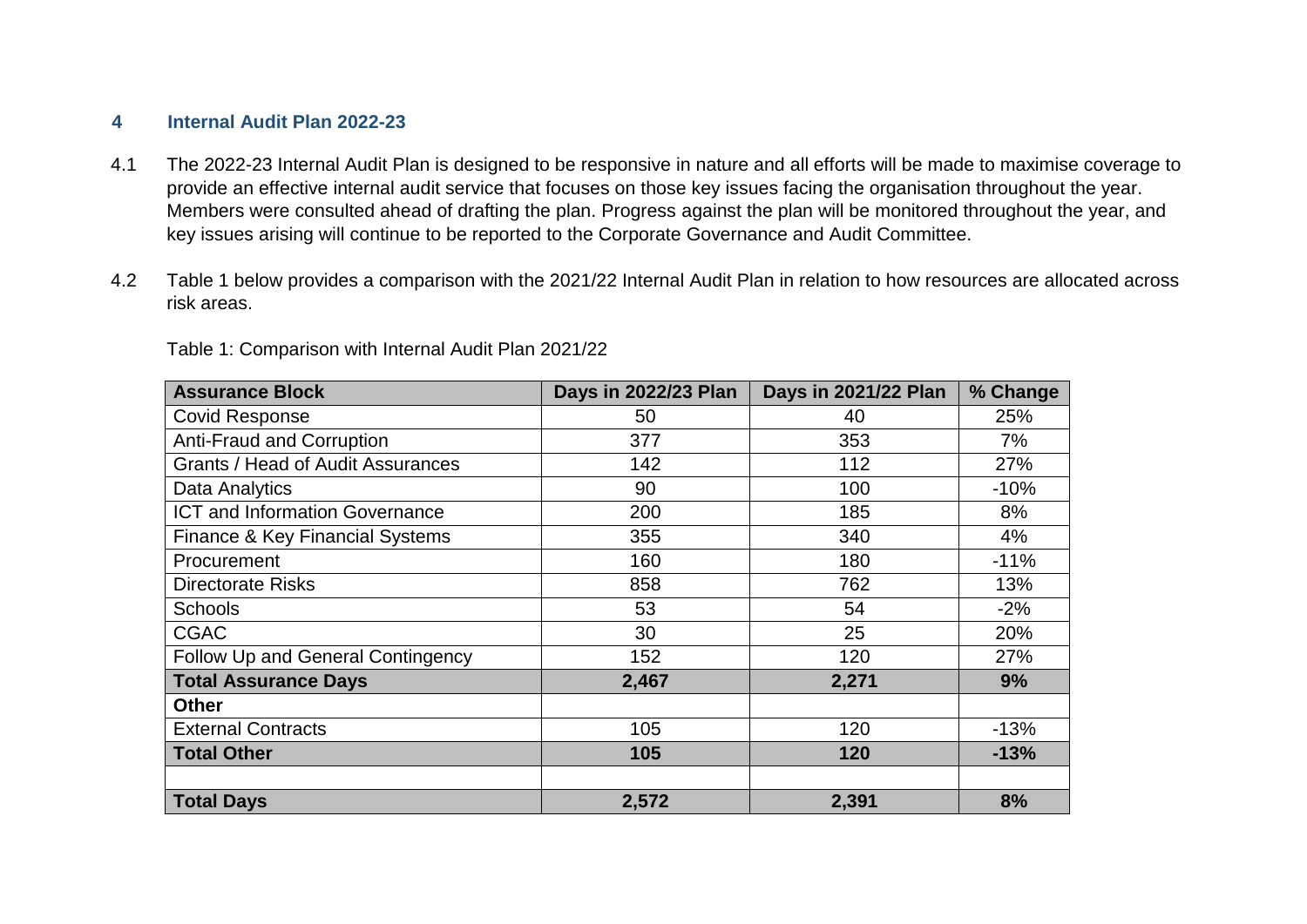- 4.3 Financial risk represents a key theme running throughout the plan, with budget savings audits included and 69% of planned audits covering an element of financial management. This reflects the current risk profile of the organisation and provides an opportunity for us to provide valuable assurances across a wide range of financial systems and processes. With the council moving towards cloud-based solutions and cyber-security continuing to present a nationally recognised area of risk, we have also increased the time available to undertake a range of audit work in ICT and Information Governance. In addition to those audits that fall specifically within the ICT and Information Governance Assurance Block, the plan also includes a number of other pieces of audit work that will provide us with the opportunity to review the management of risks posed by the implementation and integration of IT systems.
- 4.4 A significant portion of the plan is directed towards transformational work taking place across the authority. This includes the Core Business Transformation Programme which is looking to transform the way in which finance, procurement, HR and payroll activities are undertaken across the council. Our work in this area will look to provide a range of assurances around the management of the programme, and we have also set aside time to provide audit support and challenge to the various other areas of transformational work taking place within services. This will enable us to provide important assurances around the risks posed, not only from a financial perspective but also the need to ensure continued regulatory and legislative compliance when re-shaping the way services are delivered.
- 4.5 Coverage across directorates has been determined based on the level of perceived risk at the time the plan is put together, with an increase in the time attributable to Adults and Health and in particular Children and Families. This is balanced between audits that have been specifically defined during the planning process, and the need to support and challenge activities as they take place. This enables us draw on a range of other sources of assurance through representation at various Boards and Committees, and tailor our audit coverage accordingly. For example, at the time of developing the plan, we are aware that an Ofsted inspection is taking place within the Children and Families directorate. As with any inspection, the specific outcomes and action points will not become clear until the report is published. Maintaining close links with our key contacts in areas such as this ensures that we have oversight of the subsequent developments and, where the impact on the risk profile results in the need for new areas of audit to be incorporated during the year, these will be reported to the Committee through the regular update reports.
- 4.6 Tackling the threat of fraud and corruption continues to be a priority across the public sector and, as a result, Anti-Fraud and Corruption activities form a substantial part of our audit plan. This is split between reactive and proactive workstreams, including time to maintain the anti-fraud and corruption strategic and policy framework and raise awareness of key risk areas through the delivery of bespoke training. Proactive activities will incorporate the use of data analytics, where applicable, to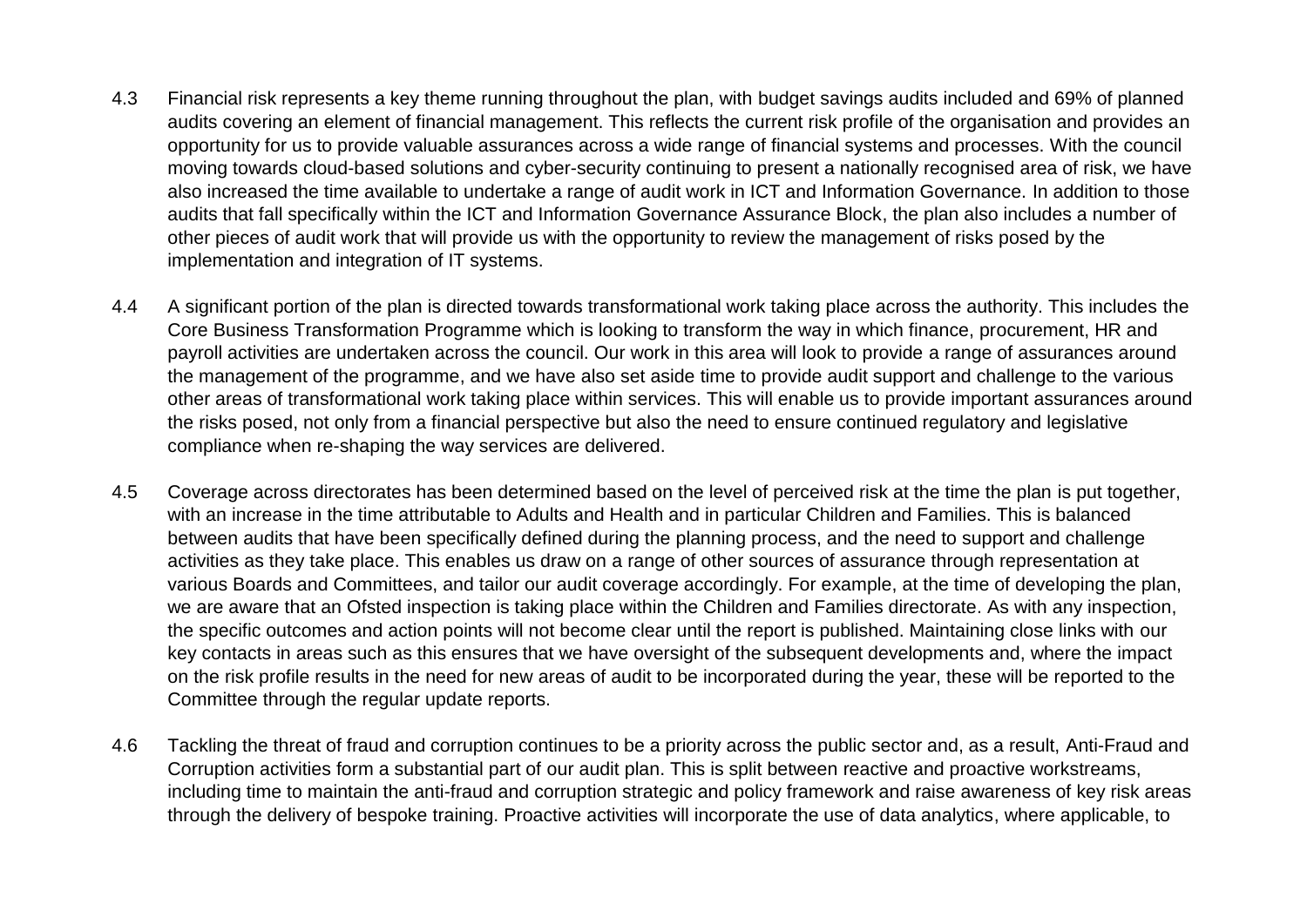identify areas of potential weakness that may require further investigation. We will also be looking to strengthen corporate links across the authority, improving oversight of the assessment and management of fraud risk at directorate and service level. In tandem with the Data Analytics workstream, we will be exploring the potential to utilise dashboard information to support this process. Members will be updated on the outcomes of our counter-fraud activity through specific bi-annual update reports provided to the Committee.

- 4.7 We have retained a portion of time for contingency, the calculation of which has been based in correlation to the trends allowed for across recent years. This enables us to respond to new risks and priorities as they emerge.
- 4.8 Table 2 provides a breakdown of the individual audits that are proposed for inclusion within the audit plan for 2022-23. The work is grouped at directorate level or functional area to align with risk registers and accountabilities. An overview of the assurance that each audit aims to achieve is provided together with a summary of the corresponding themes and risks covered.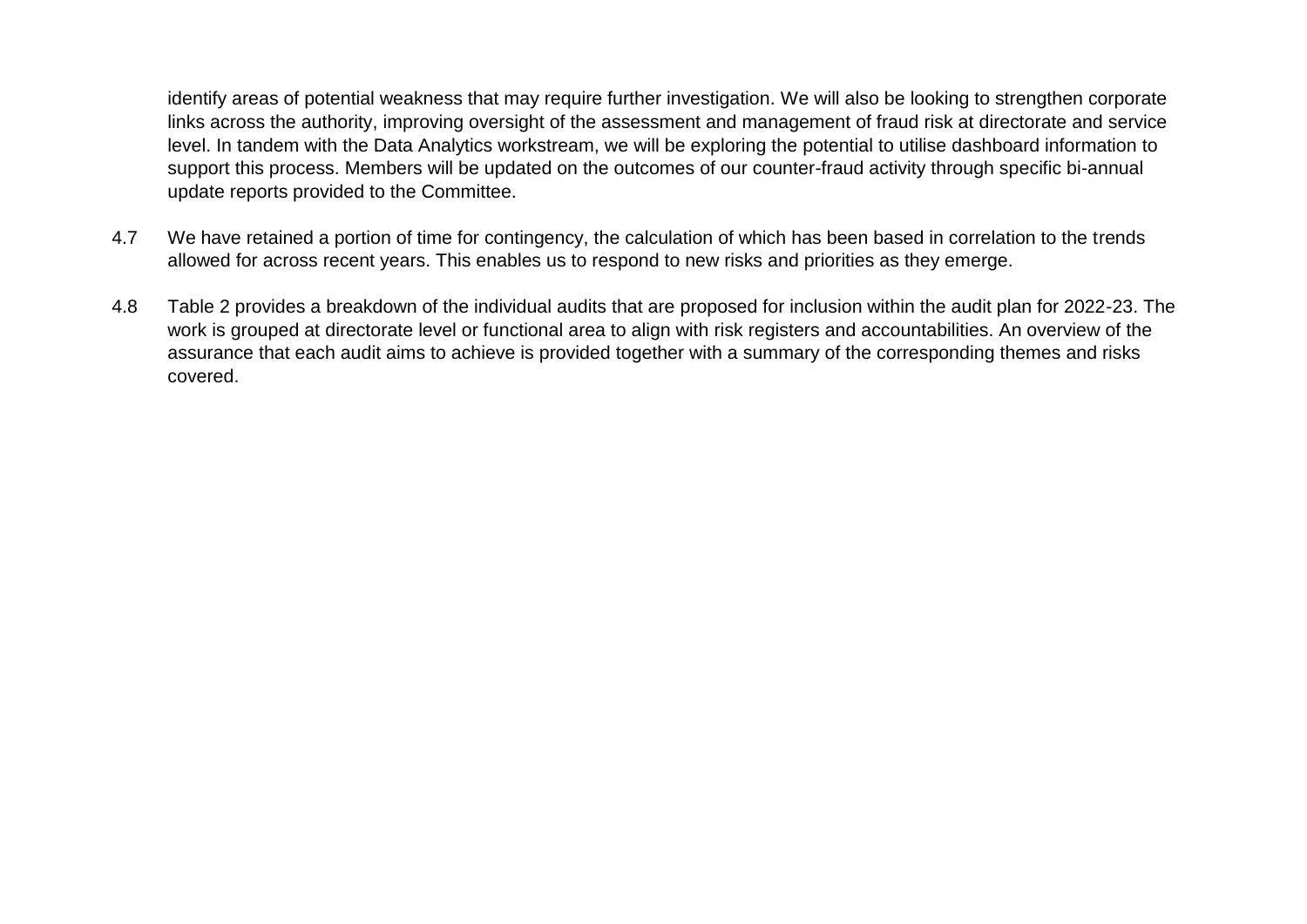### Table 2: Proposed Internal Audit Plan for 2022/23

| <b>Audit Area</b>                                  | <b>Overview of Assurance</b>                                                                                                                   | <b>Assurance Themes</b>                                                                                                                                               | <b>Risks</b>                                                                                     |
|----------------------------------------------------|------------------------------------------------------------------------------------------------------------------------------------------------|-----------------------------------------------------------------------------------------------------------------------------------------------------------------------|--------------------------------------------------------------------------------------------------|
| <b>COVID Response</b><br>50 Days                   |                                                                                                                                                |                                                                                                                                                                       |                                                                                                  |
| <b>Covid Grants</b>                                | Post payment assurance on COVID-<br>19 Business Grants                                                                                         | Anti-Fraud and Corruption, Financial<br>Management, Legislative / Regulatory<br>Compliance                                                                            | LCC05 - Coronavirus: Threat to<br>health, disruption to services,<br>significant economic impact |
| <b>Anti-Fraud and Corruption</b><br>377 Days       |                                                                                                                                                |                                                                                                                                                                       |                                                                                                  |
| Whistleblowing Hotline and<br><b>Reactive Work</b> | Risk assessment and investigation of<br>allegations and referrals                                                                              | Anti-Fraud and Corruption, Financial<br>Management, Ethics and Culture,<br>Human Resource Management,<br>Legislative / Regulatory Compliance                          | Various                                                                                          |
| Anti-Fraud and Corruption<br><b>Proactive Work</b> | Risk-based work to prevent and<br>detect fraud                                                                                                 | Anti-Fraud and Corruption, Financial<br>Management, Legislative / Regulatory<br>Compliance, Governance and Decision<br>Making, Ethics and Culture, Value for<br>Money | Various                                                                                          |
| Anti-Fraud and Corruption Policy<br>Updates        | Update of anti-fraud and corruption<br>policies                                                                                                | Anti-Fraud and Corruption, Financial<br>Management, Procurement, Contracts<br>and Commissioning, Ethics and<br>Culture                                                | Various                                                                                          |
| <b>Grants</b><br>142 Days                          |                                                                                                                                                |                                                                                                                                                                       |                                                                                                  |
| <b>Various Grant Assurances</b>                    | Independent examination of accounts<br>and / or assurance that the grant<br>claim has been spent in accordance<br>with the grant determination | Performance Management, Financial<br>Management, Anti-Fraud and<br>Corruption                                                                                         | Various                                                                                          |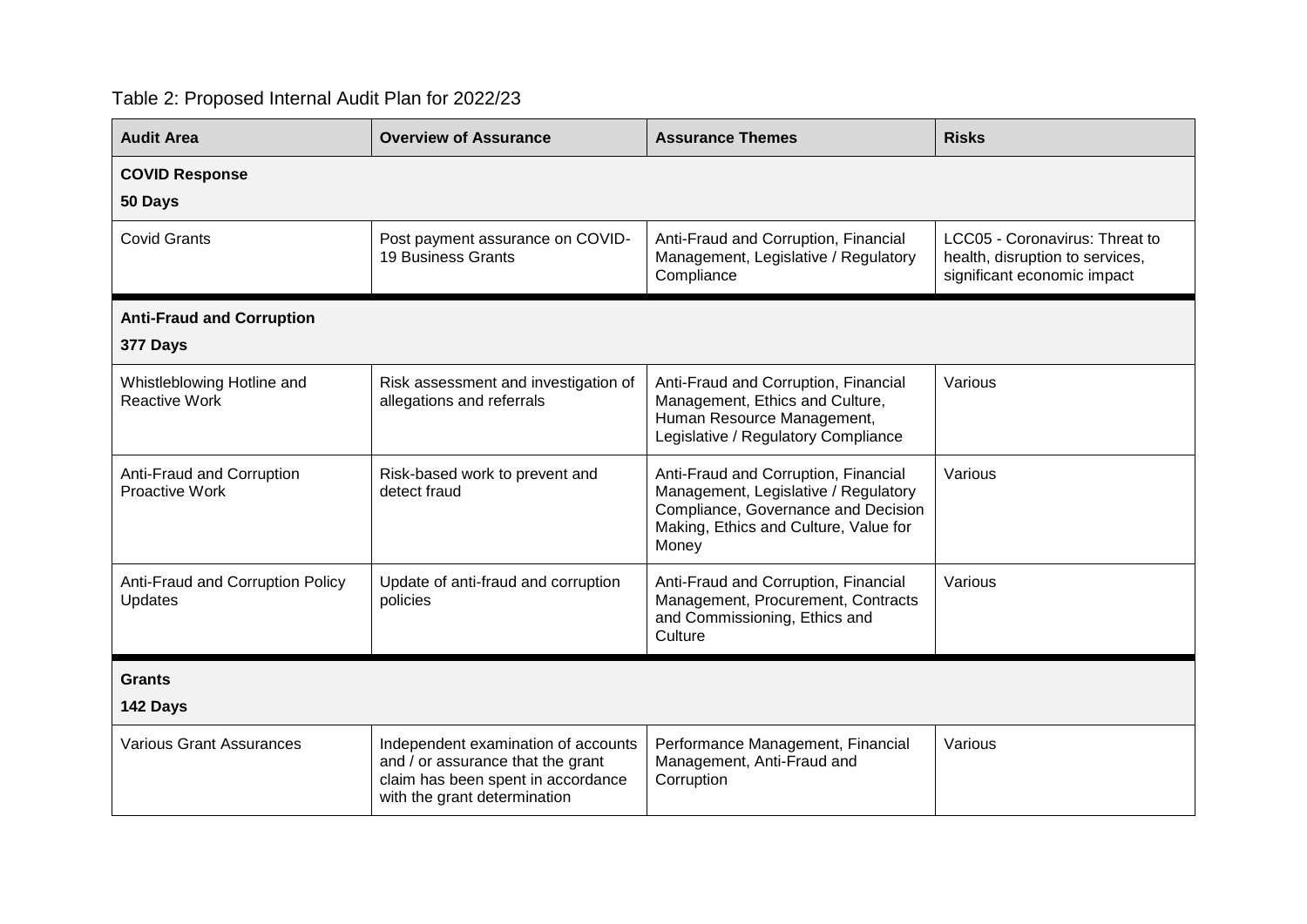| <b>Audit Area</b>                     | <b>Overview of Assurance</b>                                                                                                                                                                                                                                                                                                                           | <b>Assurance Themes</b>                                                                                                                                    | <b>Risks</b>                                                                                                                                                   |
|---------------------------------------|--------------------------------------------------------------------------------------------------------------------------------------------------------------------------------------------------------------------------------------------------------------------------------------------------------------------------------------------------------|------------------------------------------------------------------------------------------------------------------------------------------------------------|----------------------------------------------------------------------------------------------------------------------------------------------------------------|
| <b>Data Analytics</b><br>90 Days      |                                                                                                                                                                                                                                                                                                                                                        |                                                                                                                                                            |                                                                                                                                                                |
| Specific Plan TBC                     | Evaluation of control effectiveness<br>across key systems on a routine<br>basis, highlighting and reviewing high<br>risk events or transactions                                                                                                                                                                                                        | Risk and Resilience, Financial<br>Management, Procurement, Contracts<br>and Commissioning, Anti-Fraud and<br>Corruption, Governance and Decision<br>Making | Various                                                                                                                                                        |
| <b>ICT and Information Governance</b> |                                                                                                                                                                                                                                                                                                                                                        |                                                                                                                                                            |                                                                                                                                                                |
| 200 Days                              |                                                                                                                                                                                                                                                                                                                                                        |                                                                                                                                                            |                                                                                                                                                                |
| <b>DPIA Follow Up</b>                 | To review the progress made<br>implementing the recommendations<br>made in relation to the limited opinion                                                                                                                                                                                                                                             | Information Governance, Legislative /<br>Regulatory Compliance, Risk and<br>Resilience, Project and Programme<br>Management                                | LCC26 - Information Management<br>and Governance                                                                                                               |
| Digital Road Maps                     | To provide assurance that these<br>cover all areas of the business and<br>technologies and that they align to<br>the Council's strategic vision, both<br>operationally and in terms of<br>technology                                                                                                                                                   | Business Innovation and Development,<br>Consultation and Engagement,<br>Information Governance, Cyber<br>Security, Value for Money, Risk and<br>Resilience | LCC26 - Information Management<br>and Governance, LCC31 - Major<br>Cyber Incident, LCC09 - In-year<br>Budget, LCC10 - Medium Term<br><b>Financial Strategy</b> |
| <b>Cyber Security</b>                 | To provide assurance on how the<br>Major Cyber Incident risk is managed<br>through the implementation of<br>effective risk controls, back up<br>processes and adequate reporting<br>arrangements to ensure any<br>outcomes are actioned in accordance<br>with Council policy requirements to<br>ensure Council systems are<br>protected against attack | Cyber Security, Risk and Resilience,<br>Information Governance, Legislative /<br><b>Regulatory Compliance</b>                                              | LCC31 - Major Cyber Incident,<br>LCC15 - Major ICT Failure, LCC26<br>- Information Management and<br>Governance                                                |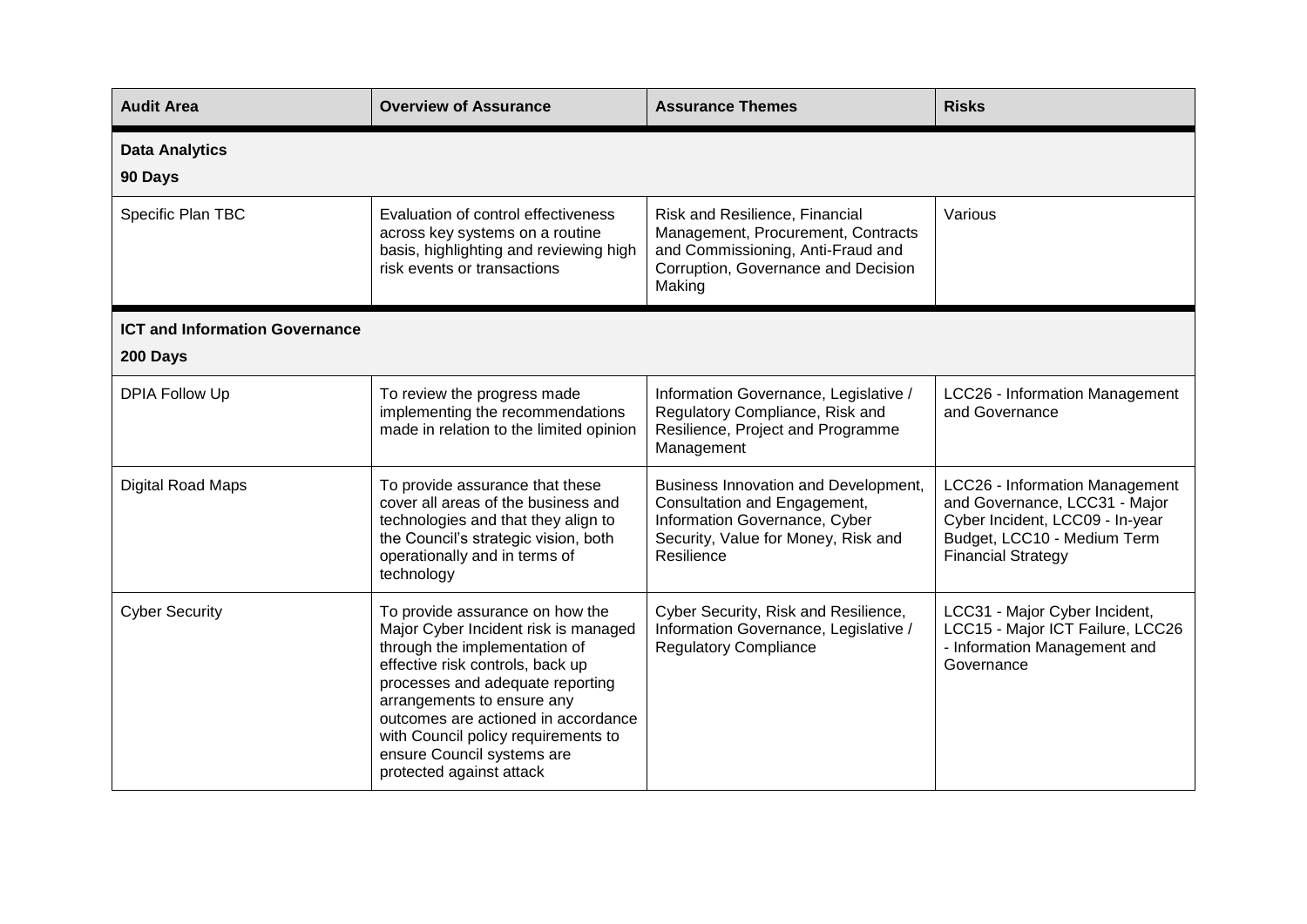| <b>Audit Area</b>         | <b>Overview of Assurance</b>                                                                                                                                                                                                                                 | <b>Assurance Themes</b>                                                                                                                                                                                                                            | <b>Risks</b>                                                                                                                                                                          |
|---------------------------|--------------------------------------------------------------------------------------------------------------------------------------------------------------------------------------------------------------------------------------------------------------|----------------------------------------------------------------------------------------------------------------------------------------------------------------------------------------------------------------------------------------------------|---------------------------------------------------------------------------------------------------------------------------------------------------------------------------------------|
| Governance Arrangements   | To ensure that there are appropriate<br>governance arrangements in place<br>within IDS and that they are<br>operating effectively.                                                                                                                           | Governance and Decision Making,<br>Business Innovation and Development,<br>Legislative / Regulatory Compliance,<br>Climate Emergency and Sustainability,<br>Consultation and Engagement, Risk<br>and Resilience, Governance and<br>Decision Making | LCC26 - Information Management<br>and Governance, LCC15 - Major<br><b>ICT Failure</b>                                                                                                 |
| <b>Workforce Planning</b> | To provide assurance that IDS has<br>assessed its current and future skills<br>gap and addressed risks caused by<br>the demographic make-up of its<br>workforce                                                                                              | Human Resource Management, Ethics<br>and Culture, Equality, Diversity and<br>Inclusion, Cyber Security, Risk and<br>Resilience                                                                                                                     | LCC06 - Workforce Planning,<br>LCC09 - In-year Budget, LCC10 -<br>Medium Term Financial Strategy                                                                                      |
| <b>Project Management</b> | To provide support and challenge to<br>the service in the development in the<br>new arrangements for the<br>management of ICT projects                                                                                                                       | Project and Programme Management,<br>Risk and Resilience, Governance and<br>Decision Making, Business Innovation<br>and Development, Value for Money                                                                                               | LCC09 - In-year Budget, LCC10 -<br>Medium Term Financial Strategy,<br>LCC26 - Information Management<br>and Governance, LCC15 - Major<br>ICT Failure, LCC31 - Major Cyber<br>Incident |
| Microsoft 365             | Time allocated within the plan to<br>robustly challenge the project, and to<br>provide assurance on the<br>governance and value for money<br>arrangements                                                                                                    | Information Governance, Cyber<br>Security, Business Innovation and<br>Development, Project and Programme<br>Management Governance and<br>Decision Making, Legislative /<br>Regulatory Compliance, Value for<br>Money                               | LCC26 - Information Management<br>and Governance, LCC15 - Major<br>ICT Failure, LCC31 - Major Cyber<br>Incident                                                                       |
| Office of Data Analytics  | Time allocated in the plan to attend<br>the Office of Data Analytics Board<br>meetings to provide support to the<br>service and ensure that potential<br>risks and control weaknesses are<br>highlighted and considered in the<br>development of the service | Information Governance, Cyber<br>Security, Business Innovation and<br>Development, Governance and<br>Decision Making, Project and<br>Programme Management,<br>Partnerships, Legislative / Regulatory<br>Compliance, Risk and Resilience            | LCC26 - Information Management<br>and Governance, LCC15 - Major<br>ICT Failure, LCC31 - Major Cyber<br>Incident                                                                       |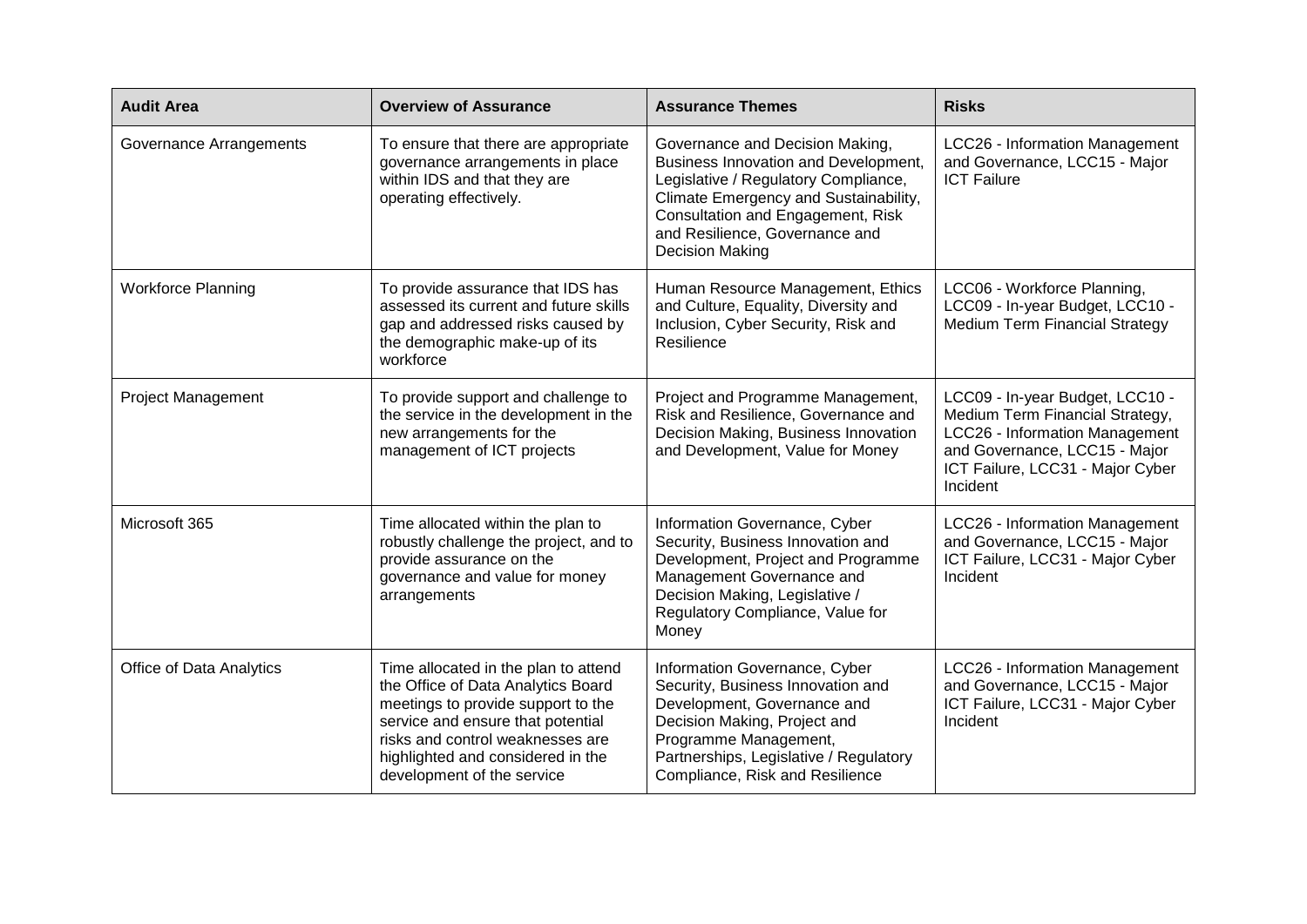| <b>Audit Area</b>                                          | <b>Overview of Assurance</b>                                                                                                                               | <b>Assurance Themes</b>                                                                                                                                                                                                                                                                                                                                      | <b>Risks</b>                                                                                                                                                                         |
|------------------------------------------------------------|------------------------------------------------------------------------------------------------------------------------------------------------------------|--------------------------------------------------------------------------------------------------------------------------------------------------------------------------------------------------------------------------------------------------------------------------------------------------------------------------------------------------------------|--------------------------------------------------------------------------------------------------------------------------------------------------------------------------------------|
| Information Governance Policy<br><b>Reviews</b>            | To provide support to the business in<br>the development of the new<br><b>Information Governance Policies</b>                                              | Information Governance, Ethics and<br>Culture, Risk and Resilience, Human<br>Resource Management, Legislative /<br><b>Regulatory Compliance</b>                                                                                                                                                                                                              | LCC26 - Information Management<br>and Governance                                                                                                                                     |
| New and Emerging Risks and<br><b>Priorities</b>            | Time reserved to respond to<br>emerging ICT and Information<br>Governance risks throughout the<br>year                                                     | Risk and Resilience, Cyber Security,<br>Business Innovation and Development,<br>Governance and Decision Making,<br>Project and Programme Management,<br><b>Information Governance</b>                                                                                                                                                                        | LCC15 - Major ICT Failure, LCC26<br>- Information Management and<br>Governance, LCC31 - Major Cyber<br>Incident                                                                      |
| Advice                                                     | Time allocated within the plan to<br>provide professional advice to<br>officers                                                                            | Various                                                                                                                                                                                                                                                                                                                                                      | Various                                                                                                                                                                              |
| <b>Client Liaison</b>                                      | Time allocated to attend Directorate<br>Leadership Team meetings and liaise<br>with senior officers                                                        | Various                                                                                                                                                                                                                                                                                                                                                      | Various                                                                                                                                                                              |
| <b>Finance and Key Financial Systems</b><br>355 Days       |                                                                                                                                                            |                                                                                                                                                                                                                                                                                                                                                              |                                                                                                                                                                                      |
| <b>Core Business Transformation</b><br>Programme Assurance | Time allocated within the plan to<br>robustly challenge the programme<br>and to provide assurance on the<br>governance and value for money<br>arrangements | Human Resource Management,<br>Performance Management, Risk and<br>Resilience, Financial Management,<br>Information Governance, Cyber<br>Security, Procurement, Contracts and<br>Commissioning, Anti-Fraud and<br>Corruption, Business Innovation and<br>Development, Value for Money,<br>Governance and Decision Making,<br>Project and Programme Management | LCC02 - Council Resilience,<br>LCC06 - Workforce Planning,<br>LCC09 - In-year Budget, LCC10 -<br>Medium Term Financial Strategy,<br>LCC26 - Information Management<br>and Governance |
| <b>Budget Monitoring and Control</b>                       | To review the effectiveness of new<br>budget management and control<br>processes introduced across the<br>authority, including the identification          | Performance Management, Risk and<br>Resilience, Financial Management,<br>Business Innovation and Development,<br>Value for Money, Governance and                                                                                                                                                                                                             | LCC09 - In-year Budget, LCC10 -<br>Medium Term Financial Strategy                                                                                                                    |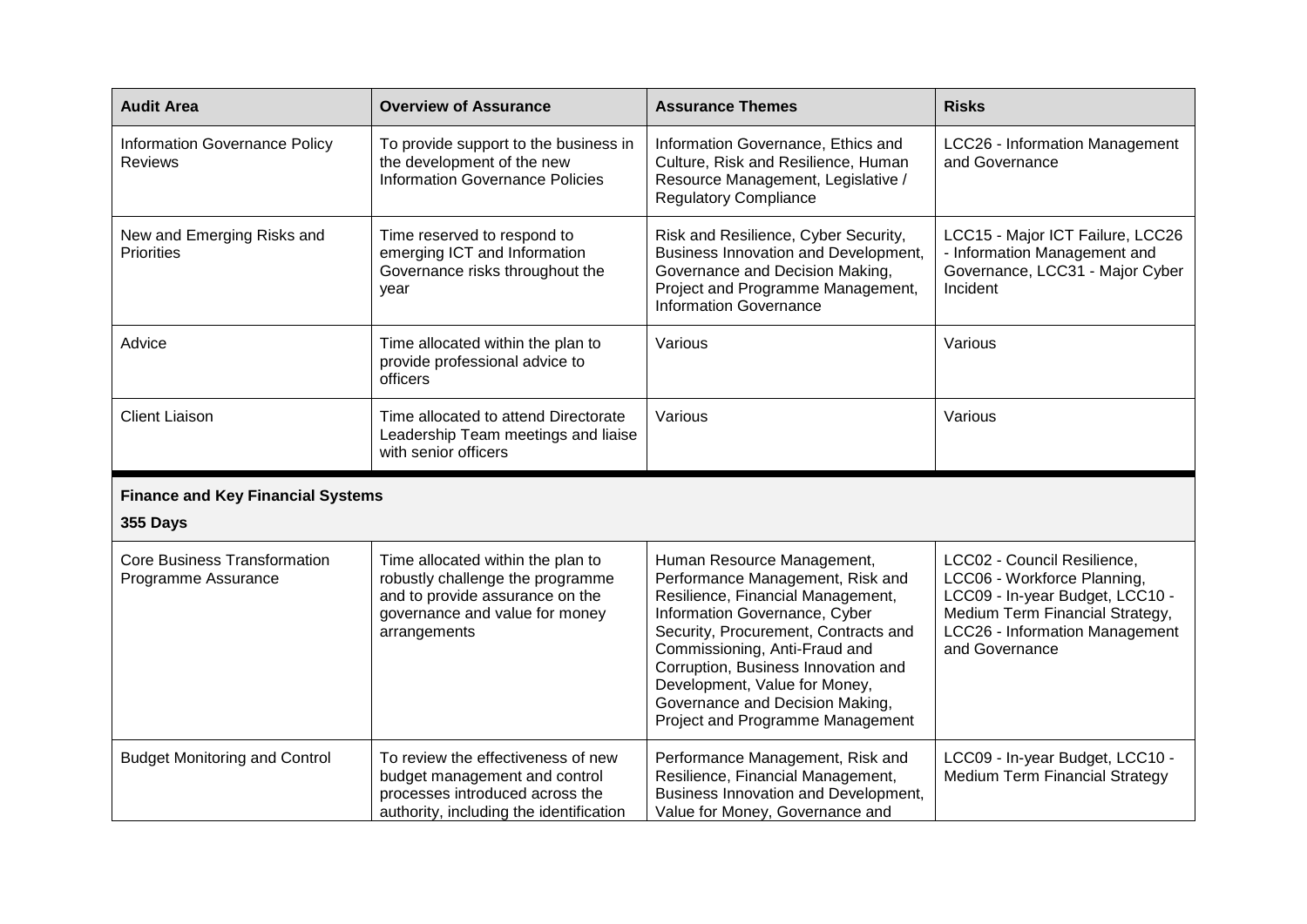| <b>Audit Area</b>               | <b>Overview of Assurance</b>                                                                                                       | <b>Assurance Themes</b>                                                                                                                                                                                             | <b>Risks</b>                                                             |
|---------------------------------|------------------------------------------------------------------------------------------------------------------------------------|---------------------------------------------------------------------------------------------------------------------------------------------------------------------------------------------------------------------|--------------------------------------------------------------------------|
|                                 | and management of unbudgeted<br>pressures that materialise during the<br>year                                                      | Decision Making, Legislative /<br><b>Regulatory Compliance</b>                                                                                                                                                      |                                                                          |
| <b>Financial Challenge</b>      | To review the effectiveness of the<br>governance arrangements in place to<br>drive the delivery of planned savings<br>targets      | Performance Management, Risk and<br>Resilience, Financial Management,<br>Business Innovation and Development,<br>Value for Money, Governance and<br>Decision Making, Legislative /<br><b>Regulatory Compliance</b>  | LCC09 - In-year Budget, LCC10 -<br>Medium Term Financial Strategy        |
| Directorate Budget Action Plans | To support and challenge<br>directorates in the achievement of<br>budget action plans                                              | Financial Management, Value for<br>Money, Performance Management,<br>Legislative / Regulatory Compliance                                                                                                            | LCC09 - In-year Budget, LCC10 -<br>Medium Term Financial Strategy        |
| Internal Recharging             | To provide support to Financial<br>Services in reviewing internal<br>recharging within the authority                               | Financial Management, Value for<br>Money, Legislative / Regulatory<br>Compliance                                                                                                                                    | LCC09 - In-year Budget, LCC10 -<br>Medium Term Financial Strategy        |
| <b>Treasury Management</b>      | Data analytics work to provide<br>assurance on the treasury<br>management system                                                   | Performance Management, Risk and<br>Resilience, Financial Management,<br>Anti-Fraud and Corruption, Value for<br>Money, Asset Management,<br>Governance and Decision Making,<br>Legislative / Regulatory Compliance | LCC09 - In-year Budget, LCC10 -<br>Medium Term Financial Strategy        |
| Sundry Income                   | To undertake analytical review of<br>directorate income to identify areas<br>of concern which may require further<br>investigation | Performance Management, Risk and<br>Resilience, Financial Management,<br>Legislative / Regulatory Compliance,<br>Value for Money                                                                                    | LCC09 - In-year Budget, LCC10 -<br>Medium Term Financial Strategy        |
| Income Management System        | To provide assurance over the<br>systems that ensure all sources of<br>income have been identified and<br>accurately processed     | Performance Management, Risk and<br>Resilience, Financial Management,<br>Legislative / Regulatory Compliance,<br>Value for Money                                                                                    | LCC09 - In-year Budget, LCC10 -<br><b>Medium Term Financial Strategy</b> |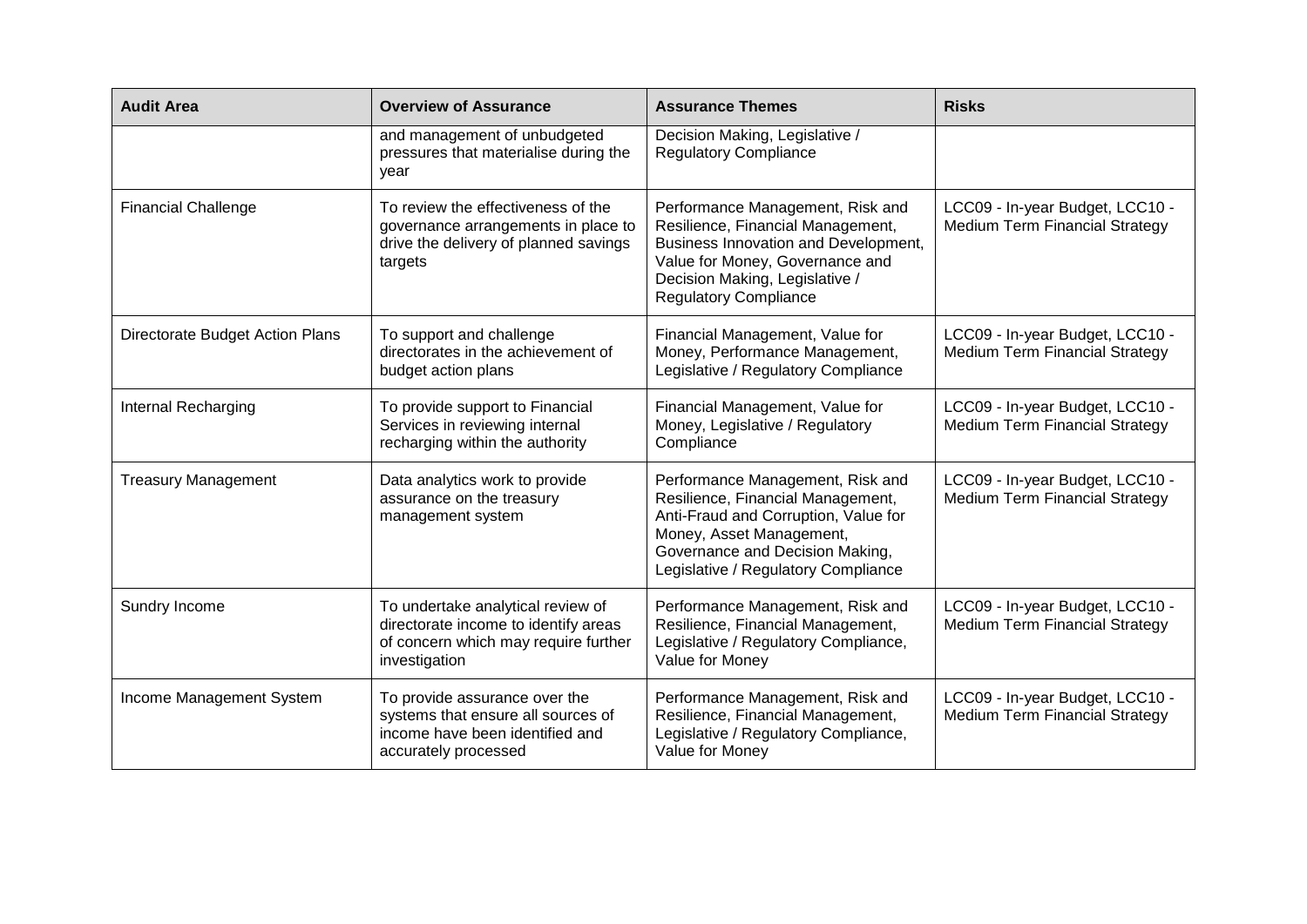| <b>Audit Area</b>                              | <b>Overview of Assurance</b>                                                                                                                                                                                                                                                                                                                                                                                                                                       | <b>Assurance Themes</b>                                                                                                          | <b>Risks</b>                                                             |
|------------------------------------------------|--------------------------------------------------------------------------------------------------------------------------------------------------------------------------------------------------------------------------------------------------------------------------------------------------------------------------------------------------------------------------------------------------------------------------------------------------------------------|----------------------------------------------------------------------------------------------------------------------------------|--------------------------------------------------------------------------|
| Creditors - Invoicing System<br>Implementation | To provide assurance on the ongoing<br>implementation the new invoicing<br>system                                                                                                                                                                                                                                                                                                                                                                                  | Performance Management, Risk and<br>Resilience, Financial Management,<br>Legislative / Regulatory Compliance,<br>Value for Money | LCC09 - In-year Budget, LCC10 -<br>Medium Term Financial Strategy        |
| <b>Purchasing Cards</b>                        | Data analytics work to provide<br>assurance on purchasing card<br>transactions                                                                                                                                                                                                                                                                                                                                                                                     | Performance Management, Risk and<br>Resilience, Financial Management,<br>Legislative / Regulatory Compliance,<br>Value for Money | LCC09 - In-year Budget, LCC10 -<br><b>Medium Term Financial Strategy</b> |
| Connect                                        | To provide assurance that there are<br>adequate systems in place to ensure<br>that all jobs are identified and<br>allocated out for completion, all costs<br>are correctly captured, clients are<br>recharged for work undertaken, and<br>all costs and recharges are<br>accurately recorded in Connect and<br>FMS. This will include ensuring that<br>payments made through the Connect<br>system are to the correct creditor for<br>goods and services provided. | Performance Management, Risk and<br>Resilience, Financial Management,<br>Legislative / Regulatory Compliance,<br>Value for Money | LCC09 - In-year Budget, LCC10 -<br><b>Medium Term Financial Strategy</b> |
| <b>Business Rates</b>                          | To gain assurance over the business<br>rates processes for billing, income<br>collection, recovery action, refunds<br>and write offs.                                                                                                                                                                                                                                                                                                                              | Performance Management, Risk and<br>Resilience, Financial Management,<br>Legislative / Regulatory Compliance,<br>Value for Money | LCC09 - In-year Budget, LCC10 -<br><b>Medium Term Financial Strategy</b> |
| <b>Bank Reconciliation</b>                     | The audit assesses the accuracy and<br>timeliness of the reconciliations<br>performed on the cashbook and the<br>authority's main accounts.                                                                                                                                                                                                                                                                                                                        | Risk and Resilience, Financial<br>Management, Legislative / Regulatory<br>Compliance                                             | LCC09 - In-year Budget, LCC10 -<br><b>Medium Term Financial Strategy</b> |
| New and Emerging Risks and<br>Priorities       | Time reserved to respond to emerging<br>financial risks throughout the year.                                                                                                                                                                                                                                                                                                                                                                                       |                                                                                                                                  | LCC09 - In-year Budget, LCC10 -<br><b>Medium Term Financial Strategy</b> |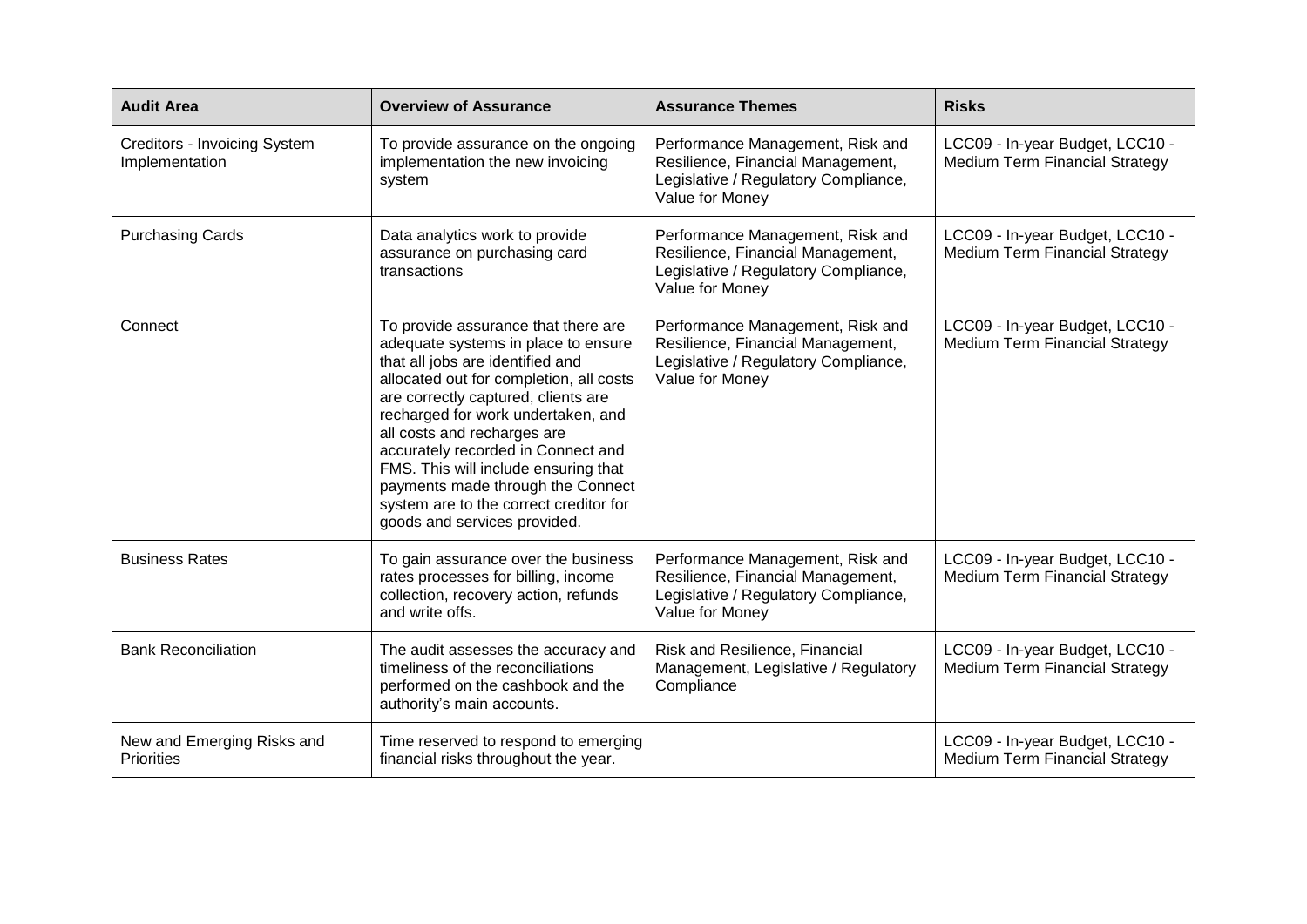| <b>Audit Area</b>                               | <b>Overview of Assurance</b>                                                                                                                                                 | <b>Assurance Themes</b>                                                                                                                                                                                                                                          | <b>Risks</b>                                                      |
|-------------------------------------------------|------------------------------------------------------------------------------------------------------------------------------------------------------------------------------|------------------------------------------------------------------------------------------------------------------------------------------------------------------------------------------------------------------------------------------------------------------|-------------------------------------------------------------------|
| <b>Procurement</b><br>160 Days                  |                                                                                                                                                                              |                                                                                                                                                                                                                                                                  |                                                                   |
| <b>Contract Management</b>                      | Individual reviews of a sample of<br>contracts to gain assurance that<br>contracts have been appropriately<br>procured and are being managed to<br>deliver expected outcomes | Performance Management, Risk and<br>Resilience, Financial Management,<br>Procurement, Contracts and<br>Commissioning, Social Value, Anti-<br>Fraud and Corruption, Value for<br>Money, Governance and Decision<br>Making, Legislative / Regulatory<br>Compliance | LCC09 - In-year Budget, LCC10 -<br>Medium Term Financial Strategy |
| P <sub>2</sub> P                                | Consultancy work to aid in the<br>development of purchase to payment<br>systems, including contract<br>management arrangements                                               | Performance Management, Risk and<br>Resilience, Financial Management,<br>Procurement, Contracts and<br>Commissioning, Social Value, Anti-<br>Fraud and Corruption, Value for<br>Money, Governance and Decision<br>Making, Legislative / Regulatory<br>Compliance | LCC09 - In-year Budget, LCC10 -<br>Medium Term Financial Strategy |
| New and Emerging Risks and<br><b>Priorities</b> | Time reserved to respond to<br>emerging procurement risks<br>throughout the year                                                                                             | Performance Management, Risk and<br>Resilience, Financial Management,<br>Procurement, Contracts and<br>Commissioning, Social Value, Anti-<br>Fraud and Corruption, Value for<br>Money, Governance and Decision<br>Making, Legislative / Regulatory<br>Compliance | LCC09 - In-year Budget, LCC10 -<br>Medium Term Financial Strategy |
| Advice                                          | Time allocated within the plan to<br>provide professional advice to<br>officers                                                                                              | Various                                                                                                                                                                                                                                                          | Various                                                           |
| <b>Client Liaison</b>                           | Time allocated to attend Directorate<br>Leadership Team meetings and liaise<br>with senior officers                                                                          | Various                                                                                                                                                                                                                                                          | Various                                                           |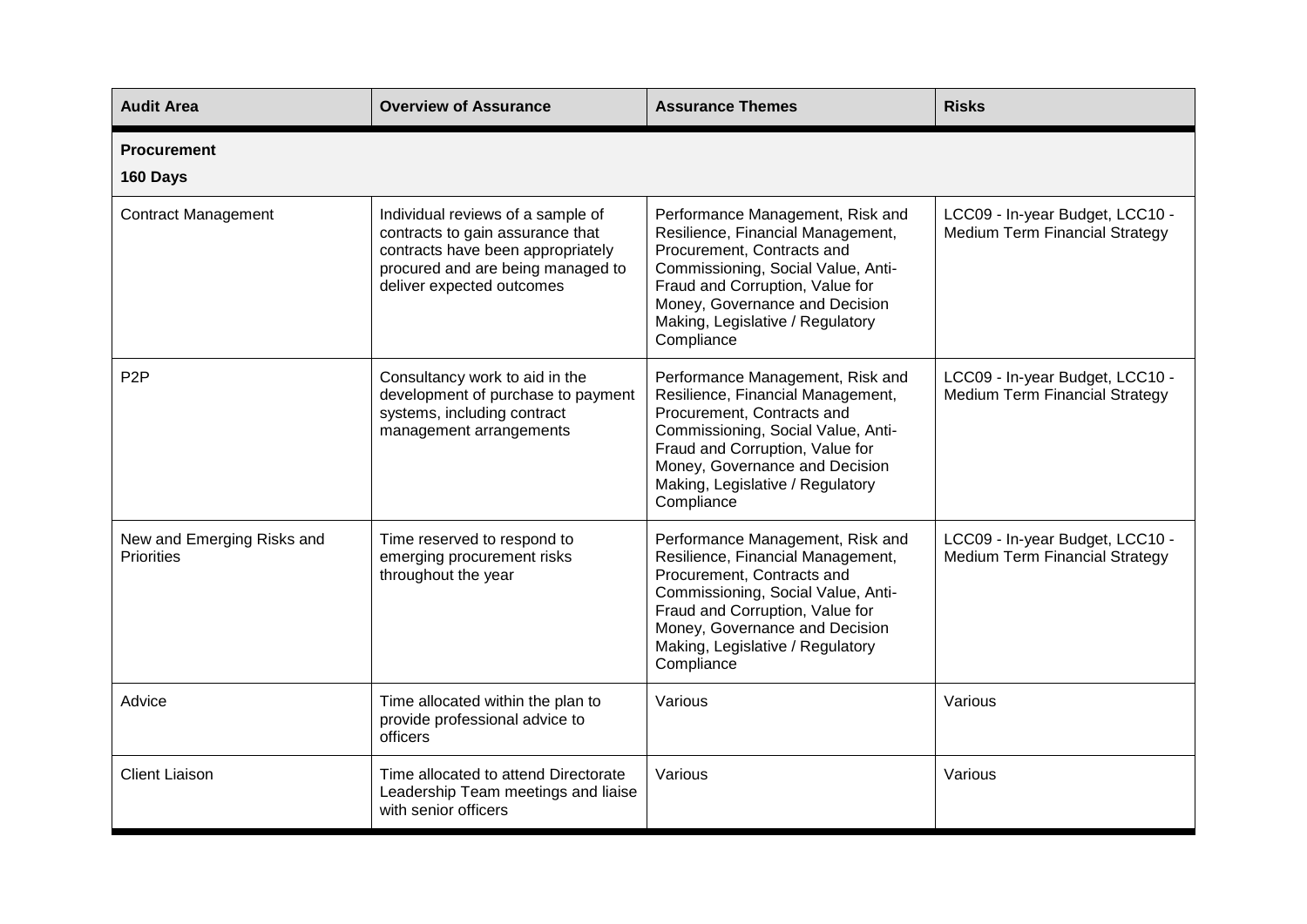| <b>Audit Area</b>                    | <b>Overview of Assurance</b>                                                                                                                                                                                                                                                                                                                                                      | <b>Assurance Themes</b>                                                                                                                                                                                                                               | <b>Risks</b>                                                                                                                                                     |
|--------------------------------------|-----------------------------------------------------------------------------------------------------------------------------------------------------------------------------------------------------------------------------------------------------------------------------------------------------------------------------------------------------------------------------------|-------------------------------------------------------------------------------------------------------------------------------------------------------------------------------------------------------------------------------------------------------|------------------------------------------------------------------------------------------------------------------------------------------------------------------|
| <b>Adults and Health</b><br>142 Days |                                                                                                                                                                                                                                                                                                                                                                                   |                                                                                                                                                                                                                                                       |                                                                                                                                                                  |
| Homecare - New Ways of Working       | To provide support to the Directorate<br>in the development of the new way of<br>delivering and paying for Homecare                                                                                                                                                                                                                                                               | <b>Financial Management, Business</b><br>Innovation and Development, Project<br>and Programme Management, Value<br>for Money, Safeguarding, Governance<br>and Decision Making, Risk and<br>Resilience, Legislative / Regulatory<br>Compliance         | LCC09 - In-year Budget, LCC10 -<br>Medium Term Financial Strategy,<br>LCC08 - Safeguarding Adults,<br>LCC29 - Sustainability and Viability<br>of the care market |
| <b>Budget Review Group</b>           | To attend the Budget Review Group<br>meetings to provide support and<br>challenge to the directorate in the<br>achievement of the budget action<br>plans for 2022/23                                                                                                                                                                                                              | Financial Management, Risk and<br>Resilience, Legislative / Regulatory<br>Compliance, Value for Money                                                                                                                                                 | LCC09 - In-year Budget, LCC10 -<br>Medium Term Financial Strategy                                                                                                |
| Income Recovery Board                | To attend Income Recovery Project<br>Board meetings to provide support to<br>the service and ensure that potential<br>risks and control weaknesses are<br>highlighted and considered in the<br>service redesign                                                                                                                                                                   | Financial Management, Risk and<br>Resilience, Project and Programme<br>Management, Governance and<br>Decision Making, Business Innovation<br>and Development, Consultation and<br>Engagement, Value for Money,<br>Legislative / Regulatory Compliance | LCC09 - In-year Budget, LCC10 -<br><b>Medium Term Financial Strategy</b>                                                                                         |
| <b>CIS Payments</b>                  | To provide assurance that payments<br>are only made in relation to people<br>with an assessed need, have been<br>correctly processed and are net of<br>any client contribution, where<br>applicable. The review will also<br>provide assurance on the adequacy<br>of controls for identifying changes in<br>circumstances. The review will cover<br>all payments made through CIS | <b>Financial Management, Business</b><br>Innovation and Development, Risk and<br>Resilience, Safeguarding, Legislative /<br><b>Regulatory Compliance</b>                                                                                              | LCC09 - In-year Budget, LCC10 -<br><b>Medium Term Financial Strategy</b>                                                                                         |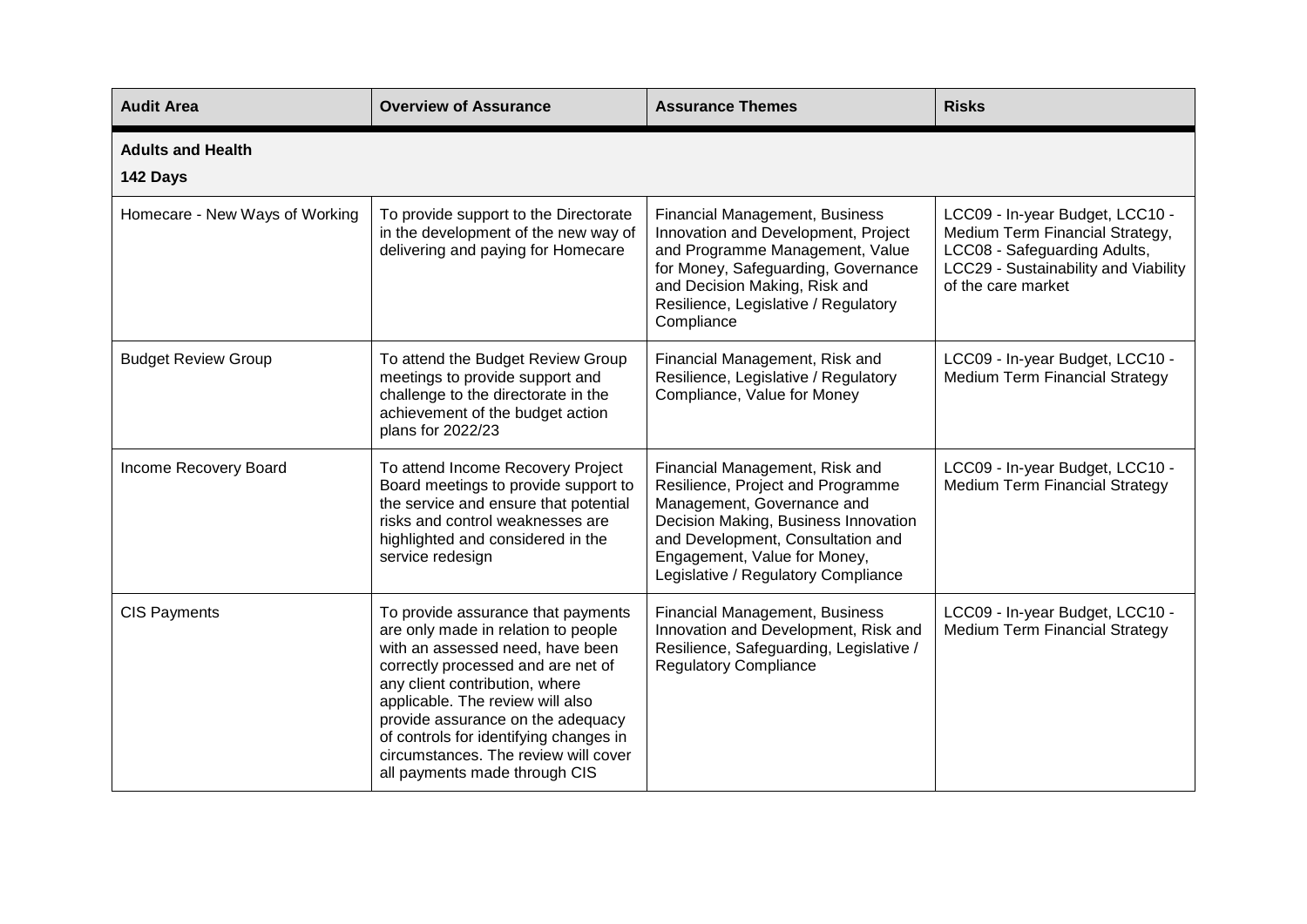| <b>Audit Area</b>            | <b>Overview of Assurance</b>                                                                                                                                                                                                                                                                                                       | <b>Assurance Themes</b>                                                                                   | <b>Risks</b>                                                                                             |
|------------------------------|------------------------------------------------------------------------------------------------------------------------------------------------------------------------------------------------------------------------------------------------------------------------------------------------------------------------------------|-----------------------------------------------------------------------------------------------------------|----------------------------------------------------------------------------------------------------------|
| Telecare                     | To review the work undertaken by the<br>service in relation to the effectiveness<br>and take up of the service                                                                                                                                                                                                                     | Safeguarding, Value for Money,<br><b>Financial Management</b>                                             | LCC09 - In-year Budget, LCC10 -<br>Medium Term Financial Strategy,<br>LCC08 - Safeguarding Adults        |
| Deputy & Appointeeships      | To provide assurance that the council<br>safeguards the assets of its clients in<br>such a way that complies with<br>statutory regulations and is in their<br>best interests. The review is intended<br>to cover all elements of the process<br>from the initial acceptance of a client<br>to the handling of cash at Area Offices | Safeguarding, Financial Management,<br>Legislative / Regulatory Compliance,<br>Anti-Fraud and Corruption  | LCC08 - Safeguarding Adults,<br>LCC09 - In-year Budget, LCC10 -<br><b>Medium Term Financial Strategy</b> |
| <b>Recovery Service</b>      | To review the Recovery Hubs and<br>ensure that there are adequate<br>controls in place in terms of care<br>received, safeguarding and<br>safeguarding client's personal assets                                                                                                                                                     | Safeguarding, Financial Management,<br>Legislative / Regulatory Compliance                                | LCC08 - Safeguarding Adults,<br>LCC09 - In-year Budget, LCC10 -<br>Medium Term Financial Strategy        |
| Debt Recovery                | To provide assurance that the debt<br>recovery process for Adults & Health<br>income is fit for purpose                                                                                                                                                                                                                            | Financial Management, Safeguarding,<br>Risk and Resilience, Legislative /<br><b>Regulatory Compliance</b> | LCC09 - In-year Budget, LCC10 -<br>Medium Term Financial Strategy                                        |
| Advice                       | Time allocated within the plan to<br>provide professional advice to officers                                                                                                                                                                                                                                                       | Various                                                                                                   | Various                                                                                                  |
| <b>Client Liaison</b>        | Time allocated to attend Directorate<br>Leadership Team meetings and liaise<br>with senior officers                                                                                                                                                                                                                                | Various                                                                                                   | Various                                                                                                  |
| <b>Children and Families</b> |                                                                                                                                                                                                                                                                                                                                    |                                                                                                           |                                                                                                          |
| 177 Days                     |                                                                                                                                                                                                                                                                                                                                    |                                                                                                           |                                                                                                          |
| Safeguarding                 | To provide assurance that there are<br>appropriate safeguarding<br>arrangements in place within<br><b>Children's &amp; Families</b>                                                                                                                                                                                                | Safeguarding, Partnerships, Legislative<br>/ Regulatory Compliance, Governance<br>and Decision Making     | LCC03 - Safeguarding Children,<br>LCC13 - Children and Families<br>Inspections                           |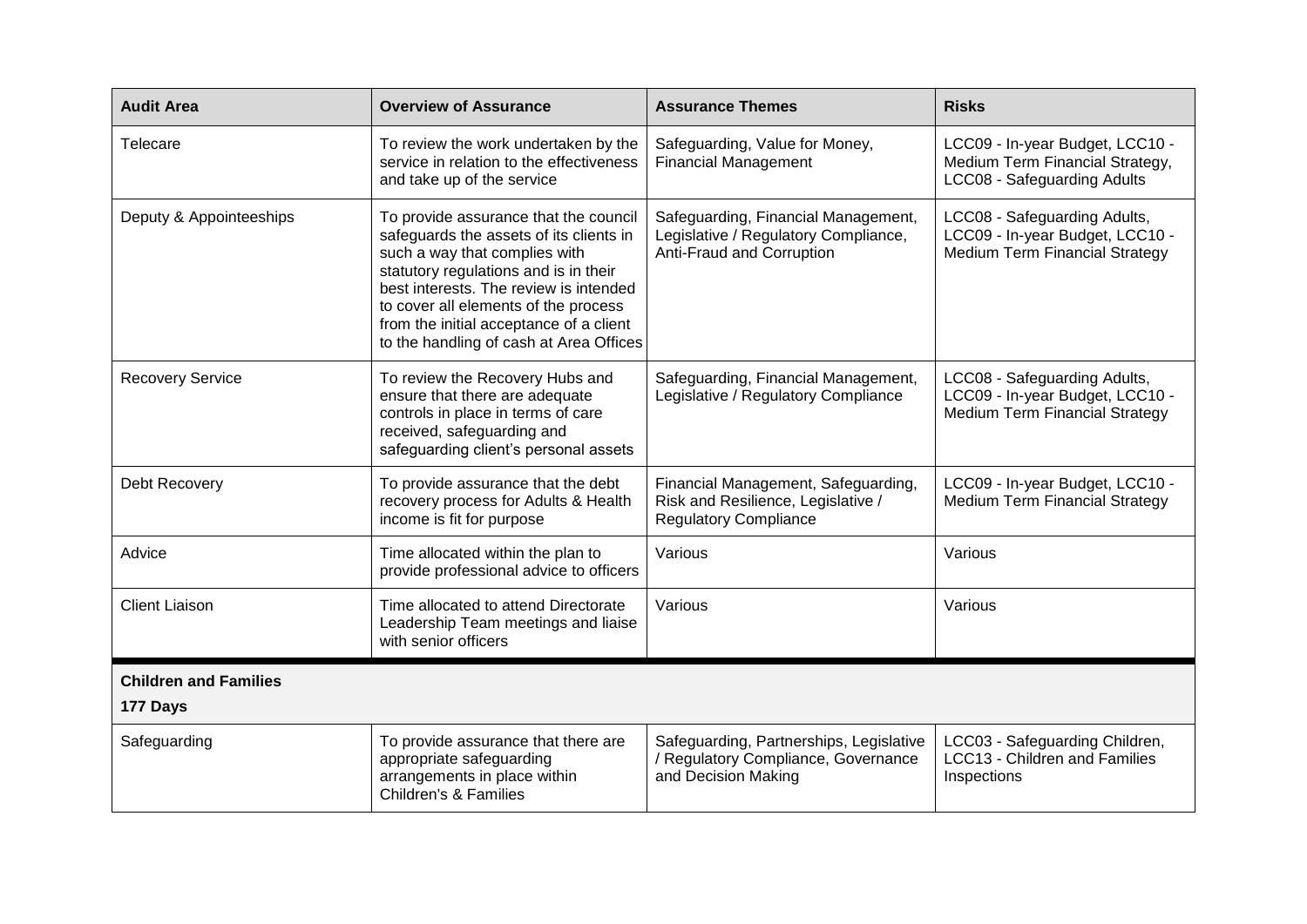| <b>Audit Area</b>                                           | <b>Overview of Assurance</b>                                                                                                                                                                                                               | <b>Assurance Themes</b>                                                                                                                                                    | <b>Risks</b>                                                                                                       |
|-------------------------------------------------------------|--------------------------------------------------------------------------------------------------------------------------------------------------------------------------------------------------------------------------------------------|----------------------------------------------------------------------------------------------------------------------------------------------------------------------------|--------------------------------------------------------------------------------------------------------------------|
| <b>Children Looked After Placements</b><br>& Payments Board | To attend the Children Looked After<br>Placements & Payments Board<br>meetings to provide support to the<br>service and ensure that potential<br>risks and control weaknesses are<br>highlighted and considered in the<br>service redesign | Financial Management, Risk and<br>Resilience, Project and Programme<br>Management, Governance and<br>Decision Making, Legislative /<br>Regulatory Compliance, Safeguarding | LCC09 - In-year Budget, LCC10 -<br><b>Medium Term Financial Strategy</b>                                           |
| <b>C&amp;F Recovery Board</b>                               | To attend the Children & Families<br><b>Recovery Board Payments Board</b><br>meetings to provide support to the<br>service and ensure that potential<br>risks and control weaknesses are<br>highlighted and considered                     | Financial Management, Risk and<br>Resilience, Governance and Decision<br>Making, Legislative / Regulatory<br>Compliance                                                    | LCC09 - In-year Budget, LCC10 -<br>Medium Term Financial Strategy,<br>LCC13 - Children and Families<br>Inspections |
| <b>SEN Follow Up</b>                                        | To review progress in implementing<br>the recommendations made for the<br>objectives that received a limited<br>opinion                                                                                                                    | Financial Management, Legislative /<br><b>Regulatory Compliance, Business</b><br>Innovation and Development                                                                | LCC09 - In-year Budget, LCC10 -<br><b>Medium Term Financial Strategy</b>                                           |
| NRPF Follow Up                                              | To review progress in implementing<br>the recommendations made following<br>the provision of a limited opinion for<br>compliance with the control<br>environment                                                                           | Risk and Resilience, Safeguarding,<br>Anti-Fraud and Corruption, Legislative /<br><b>Regulatory Compliance</b>                                                             | LCC09 - In-year Budget, LCC10 -<br><b>Medium Term Financial Strategy</b>                                           |
| <b>Elective Home Education</b>                              | To review the procedures in place<br>within the Elective Home Education<br>service and ensure these are being<br>complied with                                                                                                             | Safeguarding, Performance<br>Management                                                                                                                                    | LCC03 - Safeguarding Children                                                                                      |
| School Attendance                                           | To provide assurance that there are<br>appropriate arrangements in place to<br>monitor school attendance for<br>children and to take appropriate<br>action where issues are identified                                                     | Performance Management, Health and<br>Safety, Safeguarding                                                                                                                 | LCC03 - Safeguarding Children                                                                                      |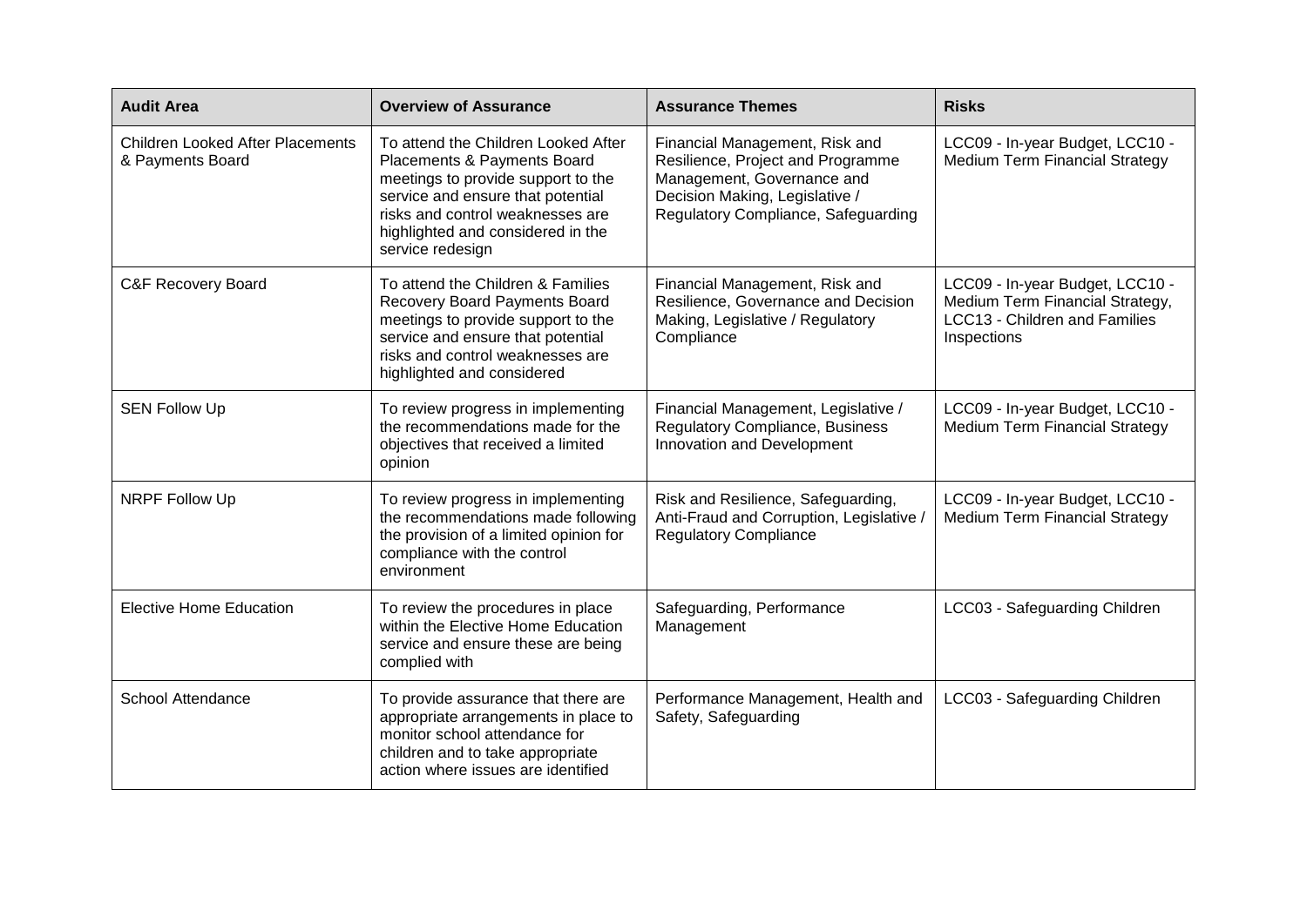| <b>Audit Area</b>                        | <b>Overview of Assurance</b>                                                                                                                              | <b>Assurance Themes</b>                                                                                                                                                                                                                              | <b>Risks</b>                                                                                                                                                |
|------------------------------------------|-----------------------------------------------------------------------------------------------------------------------------------------------------------|------------------------------------------------------------------------------------------------------------------------------------------------------------------------------------------------------------------------------------------------------|-------------------------------------------------------------------------------------------------------------------------------------------------------------|
| Increase in Foster Carers                | To provide assurance that there are<br>appropriate arrangements in place<br>around the recruitment of foster<br>carers                                    | Business Innovation and Development,<br>Safeguarding, Financial Management,<br>Value for Money                                                                                                                                                       | LCC03 - Safeguarding Children,<br>LCC09 - In-year Budget, LCC10 -<br><b>Medium Term Financial Strategy</b>                                                  |
| Semi-Independent Living Contract         | To review contract management<br>arrangements within Children &<br>Families focusing on significant<br>contracts                                          | Procurement, Contracts and<br>Commissioning, Value for Money,<br>Safeguarding                                                                                                                                                                        | LCC09 - In-year Budget, LCC10 -<br>Medium Term Financial Strategy,<br>LCC03 - Safeguarding Children                                                         |
| <b>Little Owls Commercial Review</b>     | To provide internal audit support for<br>the project reviewing the Little Owls<br>service                                                                 | Value for Money, Legislative /<br>Regulatory Compliance, Project and<br>Programme Management, Governance<br>and Decision Making, Risk and<br>Resilience, Financial Management,<br><b>Information Governance</b>                                      | LCC09 - In-year Budget, LCC10 -<br><b>Medium Term Financial Strategy</b>                                                                                    |
| Ofsted Inspections                       | To provide support and challenge to<br>the service in their response to the<br>outcomes of the ILACS Ofsted<br>Inspection                                 | Safeguarding, Project and Programme<br>Management, Risk and Resilience,<br>Financial Management, Information<br>Governance, Value for Money                                                                                                          | LCC03 - Safeguarding Children,<br>LCC13 - Children and Families<br>Inspections, LCC09 - In-year<br>Budget, LCC10 - Medium Term<br><b>Financial Strategy</b> |
| New and Emerging Risks and<br>Priorities | Time set aside for the provision of<br>internal audit support in response to<br>new and emerging risks and priorities<br>arising from current inspections | Financial Management, Risk and<br>Resilience, Performance Management,<br>Information Governance,<br>Safeguarding, Business Innovation and<br>Development, Governance and<br>Decision Making, Project and<br>Programme Management, Value for<br>Money | LCC03 - Safeguarding Children,<br>LCC09 - In-year Budget, LCC10 -<br><b>Medium Term Financial Strategy</b>                                                  |
| Advice                                   | Time allocated within the plan to<br>provide professional advice to officers                                                                              | Various                                                                                                                                                                                                                                              | Various                                                                                                                                                     |
| <b>Client Liaison</b>                    | Time allocated to attend Directorate<br>Leadership Team meetings and liaise<br>with senior officers                                                       | Various                                                                                                                                                                                                                                              | Various                                                                                                                                                     |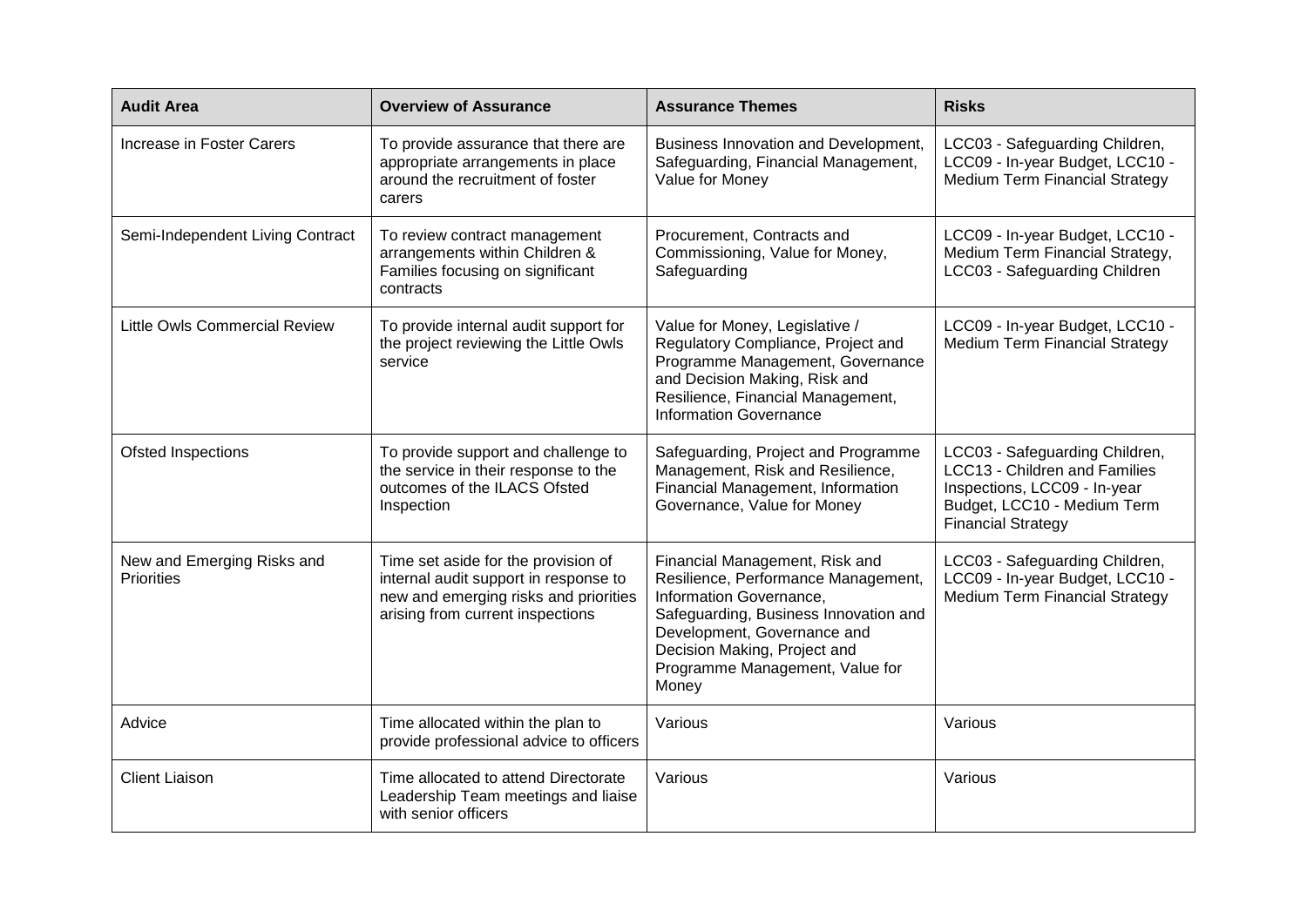| <b>Audit Area</b>                                          | <b>Overview of Assurance</b>                                                                                                                                                                  | <b>Assurance Themes</b>                                                                                                                                                                                                                                                                                                                                                                                                              | <b>Risks</b>                                                                                                                                                                                                                             |  |  |
|------------------------------------------------------------|-----------------------------------------------------------------------------------------------------------------------------------------------------------------------------------------------|--------------------------------------------------------------------------------------------------------------------------------------------------------------------------------------------------------------------------------------------------------------------------------------------------------------------------------------------------------------------------------------------------------------------------------------|------------------------------------------------------------------------------------------------------------------------------------------------------------------------------------------------------------------------------------------|--|--|
| <b>Other Directorate Risks / Cross Cutting</b><br>539 Days |                                                                                                                                                                                               |                                                                                                                                                                                                                                                                                                                                                                                                                                      |                                                                                                                                                                                                                                          |  |  |
| <b>Service Transformation</b>                              | To provide assurance on the<br>processes in place to deliver, and<br>manage the risks associated with, of<br>a range of service transformational<br>work taking place across the<br>authority | Human Resource Management,<br>Performance Management, Risk and<br>Resilience, Financial Management,<br>Procurement, Contracts and<br>Commissioning, Business Innovation<br>and Development, Value for Money,<br>Asset Management, Governance and<br>Decision Making, Project and<br>Programme Management, Legislative /<br>Regulatory Compliance, Partnerships,<br>Consultation and Engagement,<br>Equality, Diversity and Inclusion | LCC02 - Council Resilience,<br>LCC06 - Workforce Planning,<br>LCC09 - In-year Budget, LCC10 -<br><b>Medium Term Financial Strategy</b>                                                                                                   |  |  |
| Management of Climate<br><b>Emergency funding</b>          | To provide assurance on the<br>processes in place to optimise the<br>usage of climate emergency funding<br>received by the authority                                                          | Performance Management, Risk and<br>Resilience, Financial Management,<br>Procurement, Contracts and<br>Commissioning, Business Innovation<br>and Development, Asset Management,<br>Project and Programme Management,<br>Legislative / Regulatory Compliance,<br><b>Climate Emergency and Sustainability</b>                                                                                                                          | LCC04 - Climate Change, LCC09 -<br>In-year Budget, LCC10 - Medium<br><b>Term Financial Strategy</b>                                                                                                                                      |  |  |
| Management of post-COVID<br>service backlogs               | To provide assurance on the<br>approval of funding and the<br>processes in place to manage<br>backlogs experienced by services as<br>a result of the COVID-19 pandemic                        | Performance Management, Risk and<br>Resilience, Financial Management,<br>Business Innovation and Development,<br>Governance and Decision Making,<br>Project and Programme Management,<br>Legislative / Regulatory Compliance                                                                                                                                                                                                         | LCC01 - City Resilience, LCC02 -<br>Council Resilience, LCC05 -<br>Coronavirus: Threat to health,<br>disruption to services, significant<br>economic impact, LCC09 - In-year<br>Budget, LCC10 - Medium Term<br><b>Financial Strategy</b> |  |  |
| Risk Management inc.<br>Partnerships                       | To provide assurance on the central<br>controls in place to identify and<br>manage significant risks faced by the                                                                             | Performance Management, Risk and<br>Resilience, Financial Management,<br>Business Innovation and Development,<br>Governance and Decision Making,                                                                                                                                                                                                                                                                                     | This audit will cover the processes<br>in place to manage each of the<br>Corporate Risks.                                                                                                                                                |  |  |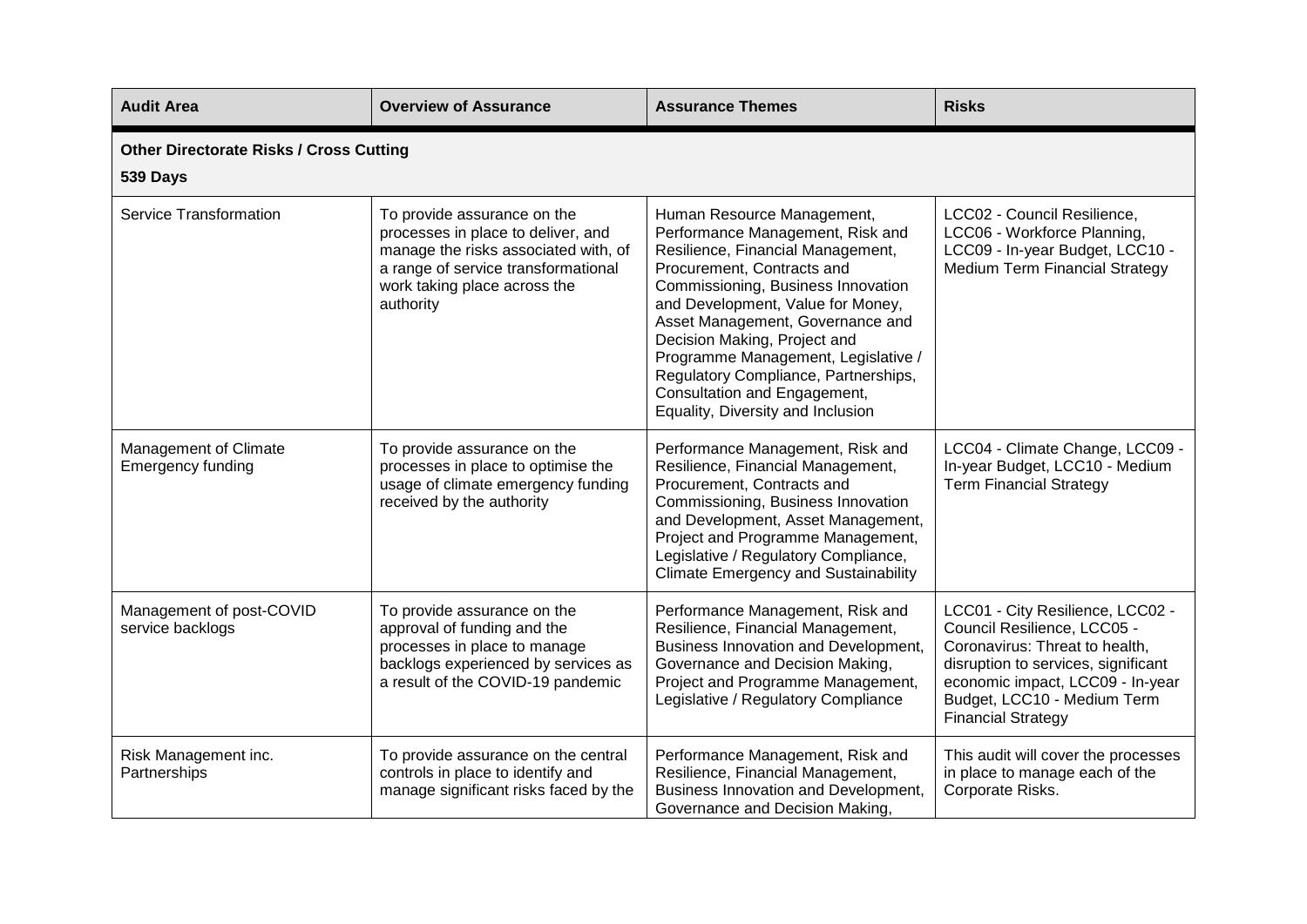| <b>Audit Area</b>                                             | <b>Overview of Assurance</b>                                                                                                                                                            | <b>Assurance Themes</b>                                                                                                                                                                                            | <b>Risks</b>                                                                                                                      |
|---------------------------------------------------------------|-----------------------------------------------------------------------------------------------------------------------------------------------------------------------------------------|--------------------------------------------------------------------------------------------------------------------------------------------------------------------------------------------------------------------|-----------------------------------------------------------------------------------------------------------------------------------|
|                                                               | authority, including those posed by<br>increased partnership working                                                                                                                    | Project and Programme Management,<br>Legislative / Regulatory Compliance                                                                                                                                           |                                                                                                                                   |
| <b>Business Continuity</b>                                    | To provide assurance on the<br>development and management of<br>business continuity plans                                                                                               | Performance Management, Risk and<br>Resilience, Financial Management,<br>Anti-Fraud and Corruption,<br>Governance and Decision Making,<br>Legislative / Regulatory Compliance,<br>Partnerships, Ethics and Culture | LCC02 - Council Resilience                                                                                                        |
| Application of HR Policies -<br><b>Organisational Culture</b> | A review of the arrangements in<br>place to communicate key messages<br>and set the ethos and culture of the<br>organisation                                                            | Human Resource Management, Risk<br>and Resilience, Ethics and Culture,<br>Consultation and Engagement,<br>Equality, Diversity and Inclusion                                                                        | LCC06 - Workforce Planning                                                                                                        |
| <b>Decision Making</b>                                        | Sample checking to provide<br>assurance on the quality of<br>information provided to support<br>decision making, including a review<br>of classification and publishing<br>requirements | Risk and Resilience, Governance and<br>Decision Making, Legislative /<br>Regulatory Compliance, Consultation<br>and Engagement, Equality, Diversity<br>and Inclusion, Political Awareness                          | The work in this area will provide<br>an opportunity to cover a sample of<br>decisions linking to each of the<br>Corporate Risks. |
| Selective Licensing (HRA)                                     | A review of the processes in place for<br>ensuring that properties subject to<br>selective licensing are licenced and<br>inspected as appropriate                                       | Performance Management, Risk and<br>Resilience, Health and Safety, Value<br>for Money, Asset Management,<br>Legislative / Regulatory Compliance                                                                    | LCC11 - Health and Safety Failure                                                                                                 |
| HMO Follow Up (HRA)                                           | To review progress made in<br>implementing the recommendations<br>made for the objectives that<br>previously received a limited<br>assurance opinion                                    | Performance Management, Risk and<br>Resilience, Health and Safety, Value<br>for Money, Asset Management,<br>Legislative / Regulatory Compliance,<br>Safeguarding                                                   | LCC11 - Health and Safety Failure                                                                                                 |
| Void Management (HRA)                                         | To provide assurance on the<br>arrangements in place to efficiently<br>and effectively manage void<br>properties                                                                        | Performance Management, Risk and<br>Resilience, Health and Safety, Value<br>for Money, Asset Management,<br>Legislative / Regulatory Compliance                                                                    | LCC09 - In-year Budget, LCC10 -<br>Medium Term Financial Strategy,<br>LCC11 - Health and Safety Failure                           |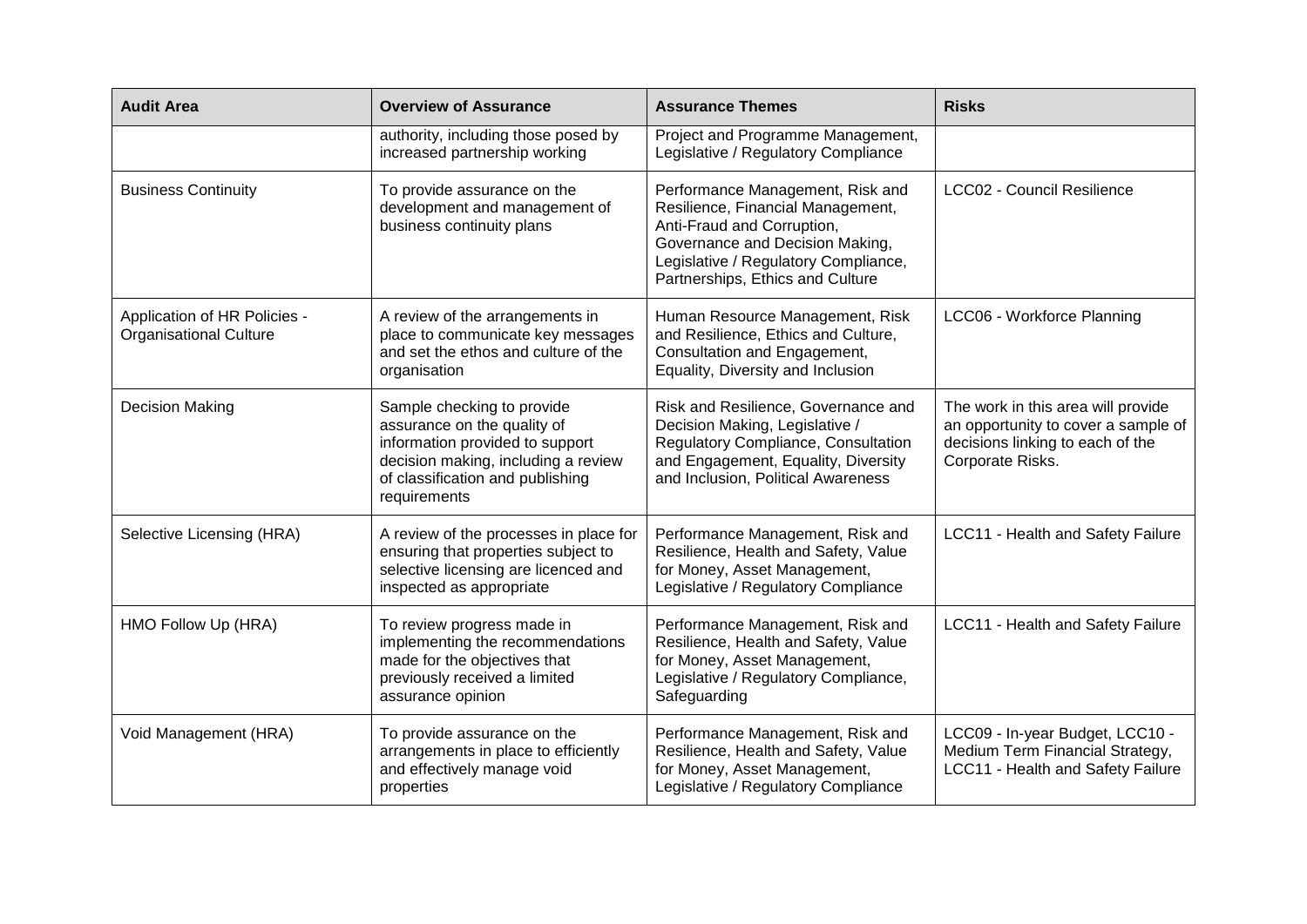| <b>Audit Area</b>                                                           | <b>Overview of Assurance</b>                                                                                                                               | <b>Assurance Themes</b>                                                                                                                                                                                                                | <b>Risks</b>                                                                                                            |
|-----------------------------------------------------------------------------|------------------------------------------------------------------------------------------------------------------------------------------------------------|----------------------------------------------------------------------------------------------------------------------------------------------------------------------------------------------------------------------------------------|-------------------------------------------------------------------------------------------------------------------------|
| Civica CX Housing System Project<br>(HRA)                                   | Time allocated within the plan to<br>robustly challenge the project, and to<br>provide assurance around the<br>implementation of the system                | Performance Management, Risk and<br>Resilience, Information Governance,<br><b>Cyber Security, Business Innovation</b><br>and Development, Value for Money,<br>Project and Programme Management,<br>Legislative / Regulatory Compliance | LCC09 - In-year Budget, LCC10 -<br>Medium Term Financial Strategy,<br>LCC26 - Information Management<br>and Governance  |
| <b>BITMO Assurance Framework</b><br>(HRA)                                   | To provide support to Housing<br>Partnerships in the management of<br>the BITMO Assurance Framework.                                                       | Performance Management, Risk and<br>Resilience, Health and Safety, Value<br>for Money, Asset Management,<br>Legislative / Regulatory Compliance,<br>Partnerships, Financial Management                                                 | LCC09 - In-year Budget, LCC10 -<br>Medium Term Financial Strategy,<br>LCC11 - Health and Safety Failure                 |
| Highways DLO (City Development)                                             | To provide assurance over the<br>arrangements in place to plan and<br>monitor the performance of the<br><b>Highways DLO</b>                                | Performance Management, Financial<br>Management, Procurement, Contracts<br>and Commissioning, Value for Money                                                                                                                          | LCC30 - Failure to adequately<br>maintain and manage the current<br>transport infrastructure to keep the<br>city moving |
| Long Term Voids (City<br>Development)                                       | Review of void management to<br>identify efficiencies in the process to<br>ensure income is maximised.                                                     | Performance Management, Financial<br>Management, Value for Money, Asset<br>Management                                                                                                                                                  | LCC09 - In-year Budget                                                                                                  |
| Supported Living Accommodation<br>(Communities, Environment and<br>Housing) | Review of the arrangements in place<br>for supported living costs, including<br>identifying areas where the<br>authority's expenditure could be<br>reduced | Financial Management, Value for<br>Money, Legislative / Regulatory<br>Compliance                                                                                                                                                       | LCC09 - In-year Budget                                                                                                  |
| Poverty (Communities,<br><b>Environment and Housing)</b>                    | To provide assurance on the<br>governance arrangements on the<br>poverty agenda, focusing on either<br>LWSS or Financial Inclusion unit                    | Performance Management, Financial<br>Management, Governance and<br>Decision Making, Consultation and<br>Engagement, Equality, Diversity and<br>Inclusion                                                                               | Various                                                                                                                 |
| Advice                                                                      | Time allocated within the plan to<br>provide professional advice to<br>officers                                                                            | Various                                                                                                                                                                                                                                | Various                                                                                                                 |